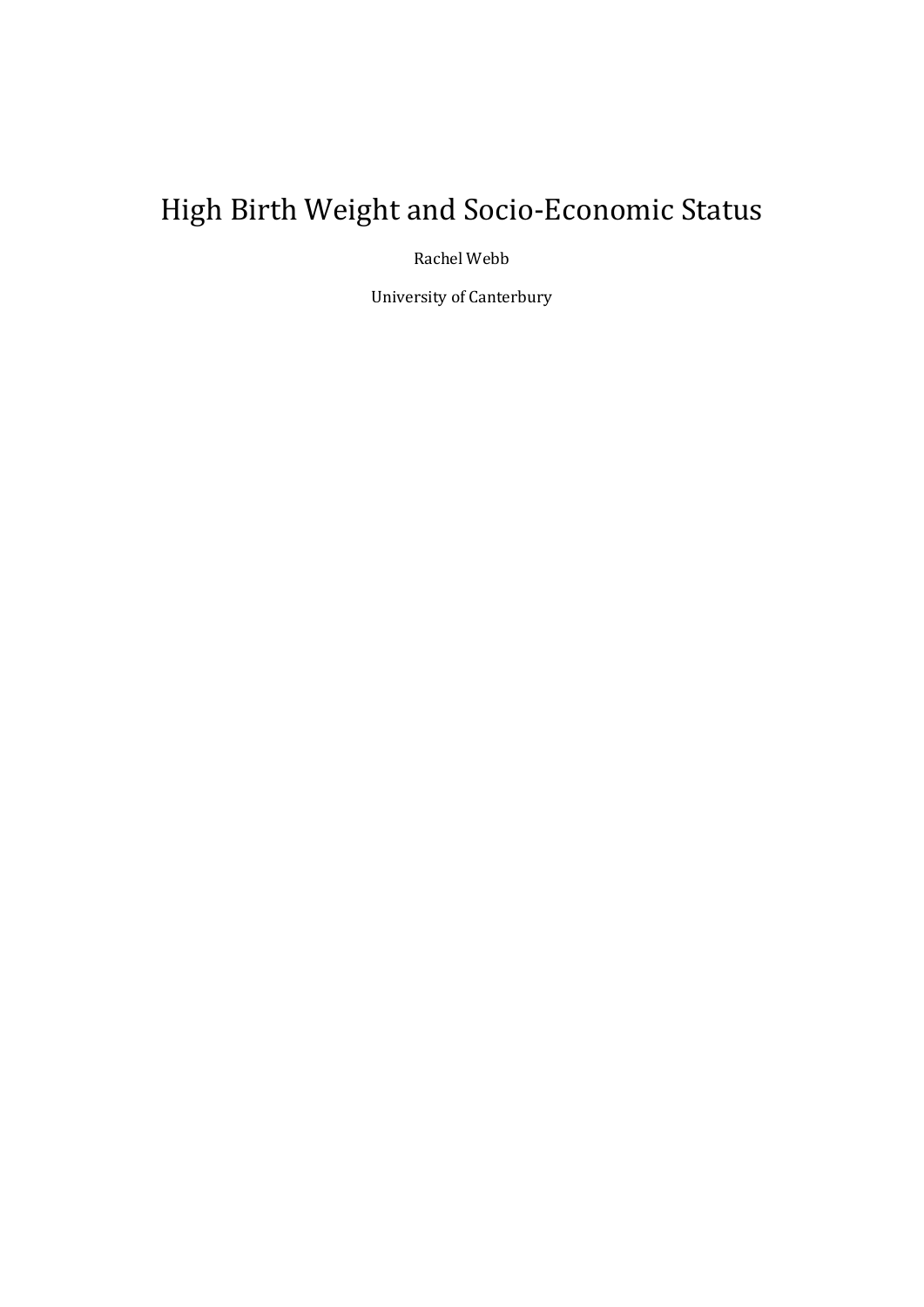## **ABSTRACT**

The positive effect of socio-economic status on a wide range of health outcomes is widely acknowledged. In the context of infant health, socio-economic status has been shown repeatedly to lower the risk of low birth weight. The effect of socio-economic status on high birth weight, however, has not received much attention from health economists. In this paper, I propose a model where actions to prevent low birth weight increase the risks of high birth weight which leads to socio-economic status having a positive relationship with high birth weight. I then test my predictions empirically using two different datasets of birth outcomes in the United States.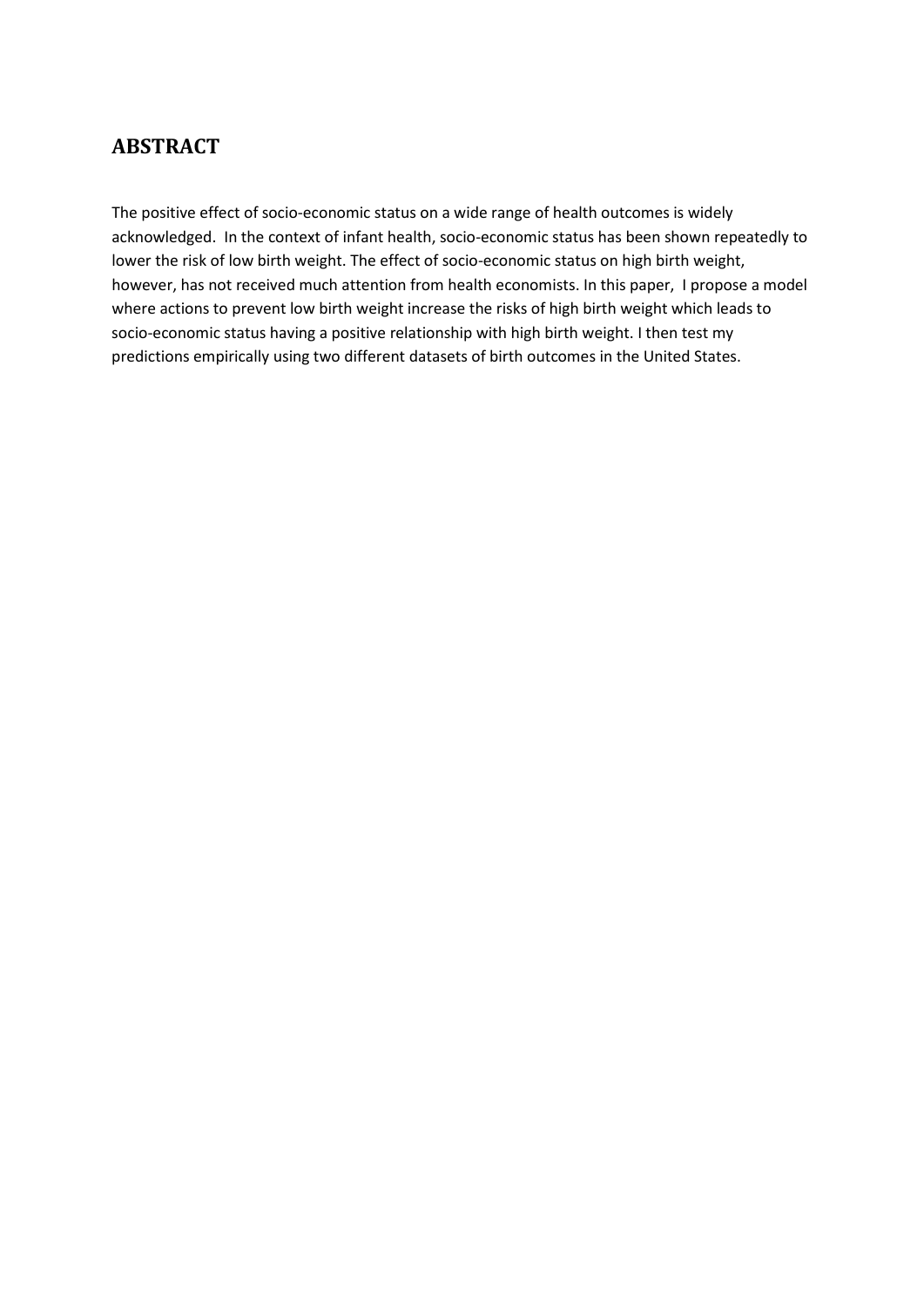# **ACKNOWLEDGEMENTS**

I would like to thank the PRAMS Working Group and the Centers for Disease Control and Prevention for allowing me to use their data. I would also thank my thesis supervisor, Dr. Andrea Menclova for a great deal of help and guidance with this paper.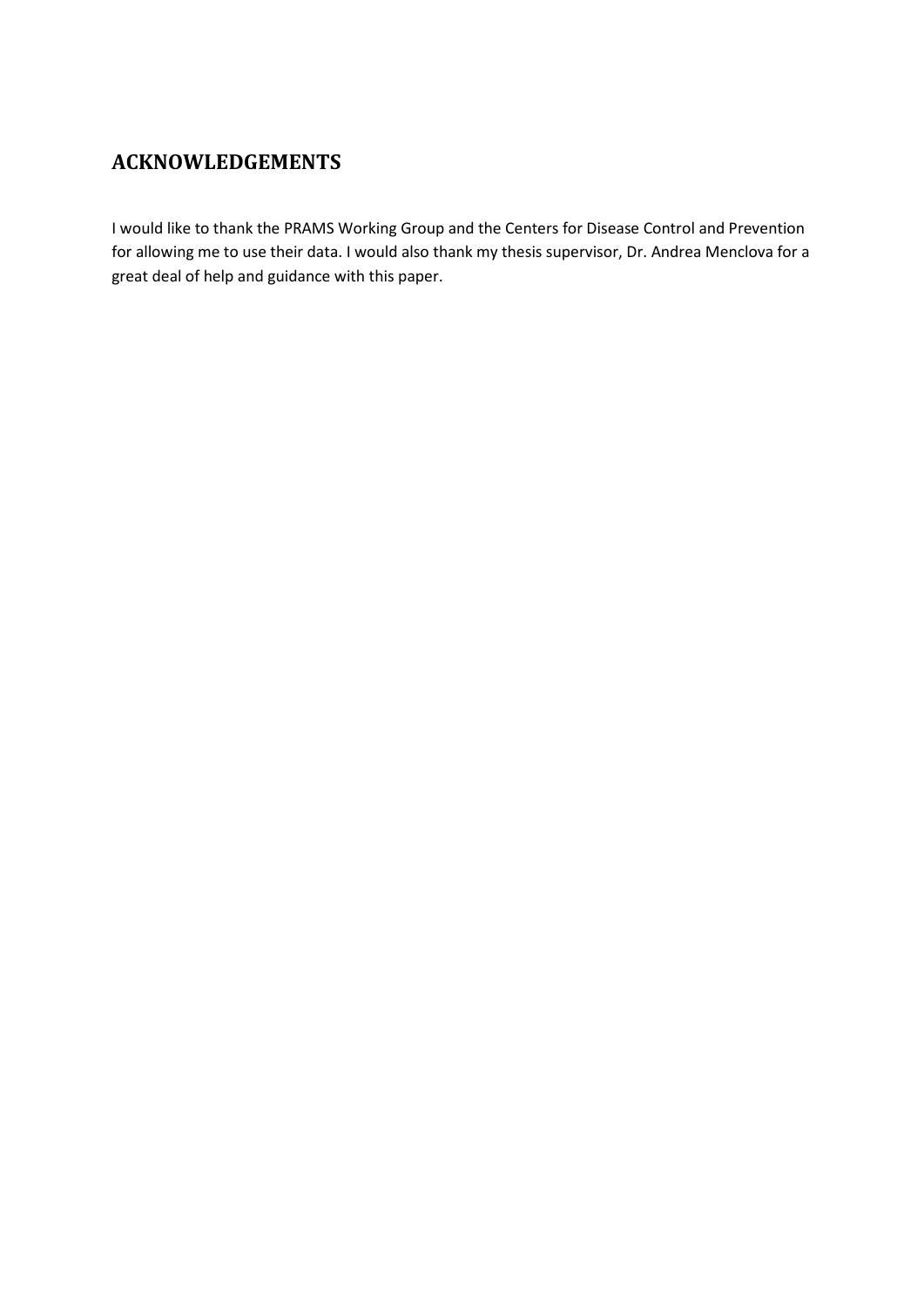# **INTRODUCTION**

Socio-economic status is highly positively correlated with a number of good health outcomes. Grossman's seminal paper, 'On the concept of health capital and the demand for health, (1972)' modelled education as increasing health outcomes as educated people are more informed about health inputs and also use them more effectively[\[1\]](#page-30-0). As health inputs such as preventative medical care are generally considered to be normal goods, as income increases, people increase their consumption of health inputs leading to better health outcomes. Marital status is also linked to better health outcomes, arguably because married people have more incentive and ability to invest in health inputs. Although the causality from socio-economic status indicators to generally positive health outcomes may be debateable, the correlation is irrefutable. This correlation can be seen clearly when it comes to the likelihood of giving birth to a low birth weight baby. Numerous studies in the health economics literature have found a strong negative relationship between socioeconomic status and incidence of low birth weight as discussed in the next section. This relationship holds even when controlling for confounding factors such as age, ethnicity, and parity.

In recent times, the issue of high birth weight has become increasingly apparent. Recent research suggests giving birth to babies over 4,500g carries significant risks to both the infant and the mother. An increased risk of shoulder dystocia has been identified by a number of studies to be associated with high birth weight ([\[2\]](#page-30-1);[\[3\]](#page-30-2);[\[4\]](#page-30-3)). Other foetal afflictions such as still birth, Erb's palsy, neonatal jaundice, and respiratory distress have been found to be more common in high birth weight babies than normal weight ones [\[5\]](#page-30-4). High birth weight is also associated with an increased risk of infant mortality [\[6,](#page-30-5) [7\]](#page-30-6). Delivering a high birth weight baby also leads to maternal complications such as vaginal, perineal and cervical tears [\[8\]](#page-30-7).There also appears to be a higher prevalence of obesity later in life for high birth weight babies [\[9,](#page-30-8) [10\]](#page-30-9). The propensity of high socio-economic status people to avoid negative health outcomes could also demonstrate itself in a lower incidence of high birth weight births. However, the available evidence does not support this conjecture.

The medical literature has largely ignored the effect of socio-economic status on the likelihood of giving birth to a high birth weight baby. To my knowledge, no studies have addressed the effect of income or wealth on the risk of high birth weight. The effects of education and marital status on high birth weight have been addressed by some studies and have been found to be positively correlated with high birth weight as discussed in the next section.

To my knowledge, Cesur and Kelly (2010) is the only health economics study examining high birth weight[\[11\]](#page-30-10). The authors examine the effect of high birth weight on cognitive outcomes during childhood. To rule out omitted variable bias, they examine the relationship between high birth weight and socio-economic status. They find that although socio-economic status is highly correlated with low birth weight it is not correlated with high birth weight, with or without controlling for confounding factors.

This paper endeavours to explore the relationship (or lack thereof) between high birth weight and socio-economic status and to find the magnitude and robustness of any relationship to additional controls. I first propose a model where the probabilities of giving birth to a baby with low, normal or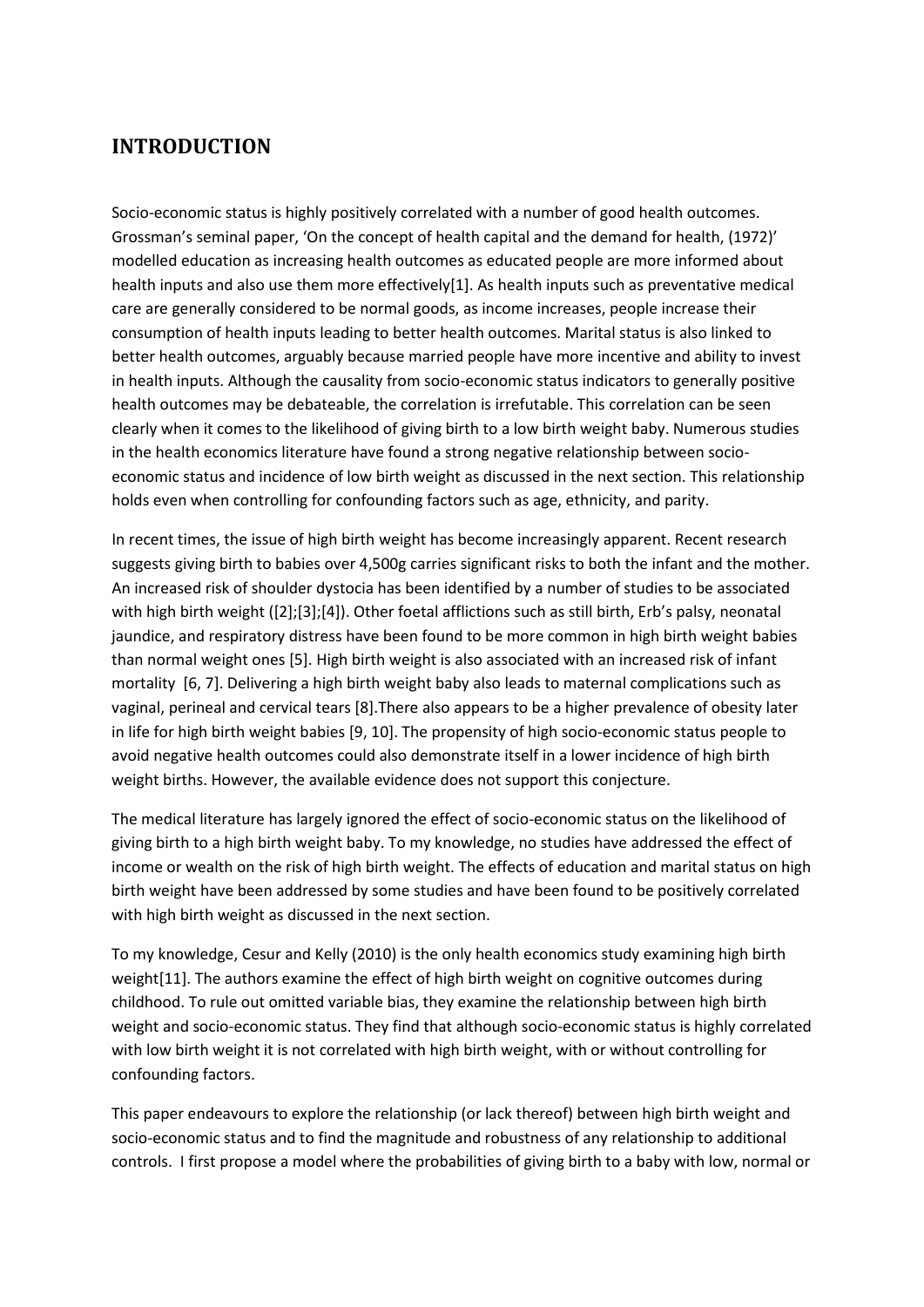high birth weight is a monotonic function of inherited maternal characteristics and purposeful actions undertaken by the mother (e.g. stress avoidance, quitting smoking, eating adequately, etc.). Under reasonable assumptions about the effect of wealth, education, and marital status on the demand for actions, I show that increasing socio-economic status increases the amount of actions undertaken by the mother which in turn can either decrease or increase the likelihood of having a high birth weight baby. I introduce these outcomes as two competing hypotheses about the effect of socio-economic status on high birth weight.

My empirical analysis uses data from the Pregnancy Risk Assessment Monitoring System (PRAMS) and the Natality Detail File (NDF). PRAMS is a survey run by the US Center for Disease Control and Prevention (CDC) annually from 1988 to 2008 over 44 states sampling between 1,300 and 3,400 women within each cohort. The NDF covers all births in the United States and includes information on education and marital status. I use data from 2003 to 2009 (substantial revisions to the way data was collected were undertaken in 2003 and 2009 is the last year of data available).

In the empirical section below, I first examine descriptive statistics to determine whether major socio-economic indicators such as income, education and marital status appear to be correlated with the prevalence of high birth weight. I then attempt to replicate the findings of Cesur and Kelly(2010) and proceed to test the robustness of any relationship found to additional controls and explore what factors seem to be driving the relationship.

Descriptive statistics indicate that income, education and being married are positively correlated with the incidence of high birth weight. Attempting to estimate Cesur and Kelly's (2010) regressions on a different dataset yields some discrepancies with their results. Contrary to their findings (but consistent with my theoretical model), my results seem to indicate that socio-economic status is negatively correlated with high birth weight risk.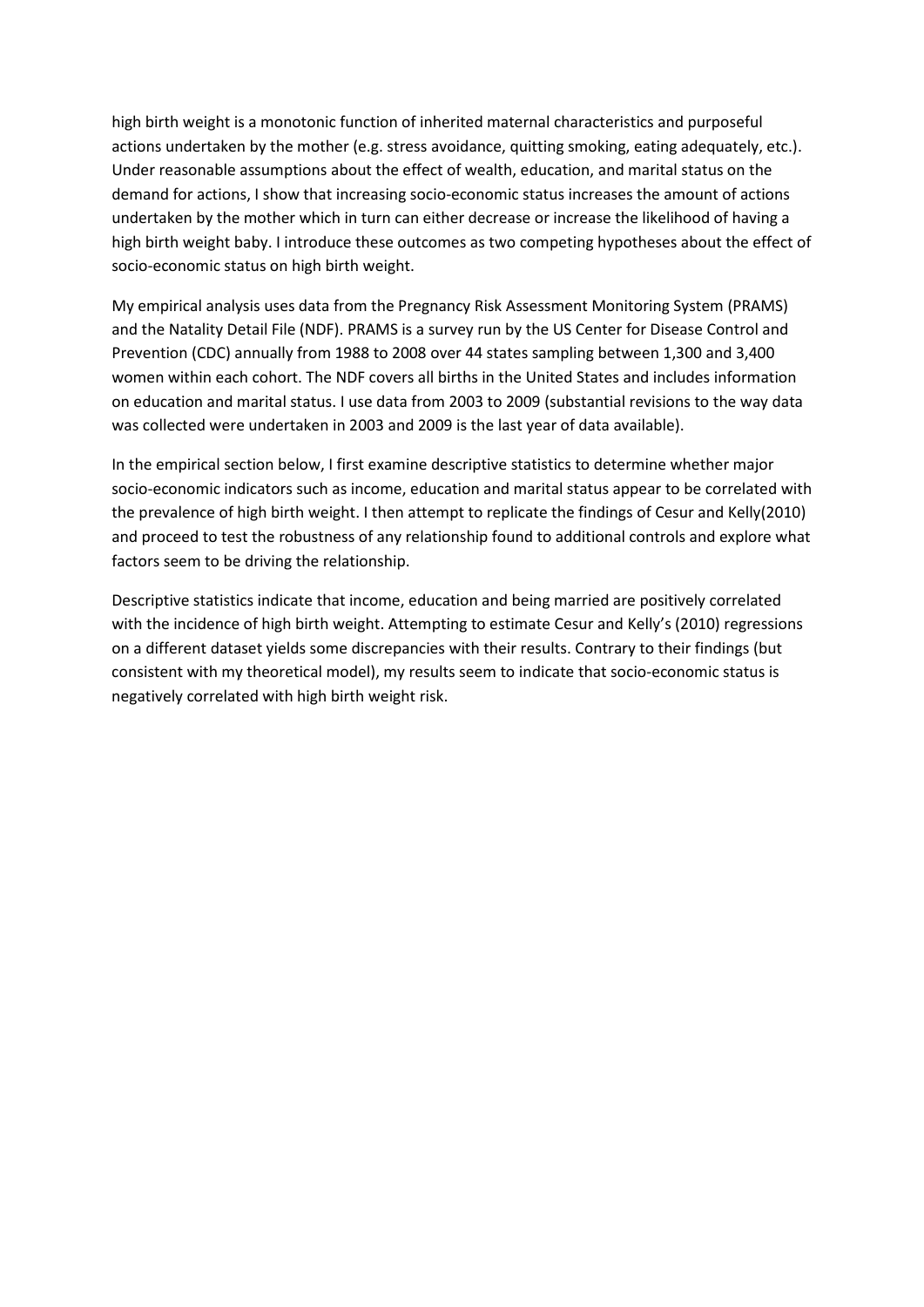# **BACKGROUND LITERATURE**

## **Socioeconomic status and health**

The relationship between socio-economic status and general health outcomes has been studied extensively by health economists. Generally, high socio-economic status in the form of higher education, higher income and being married rather than single leads to better health outcomes.

The notion that health and education are positively correlated is well supported; however, the mechanism underlying this relationship is unclear. Poor health may impede learning, therefore lowering education, education may increase health outcomes if education increases awareness about health in general, or a third factor may be related to both health and education. Grossman (1972) described a mechanism for how education may be causally related to health. If educated people are better informed about health inputs they will both use more health inputs and use them more effectively, increasing health outcomes. This hypothesis is supported by evidence from the US[\[12\]](#page-30-11) and UK[\[13\]](#page-30-12) using changes in compulsory schooling law as an instrument. Fuchs (1982) proposes another hypothesis that time preferences may be a third factor driving the relationship; since education and health outcomes both require substantial investment and delayed payoffs, individuals with high discount rates will have lower investment in both health and education and vice versa.

Income or wealth are generally agreed to be correlated with good health outcomes[\[14\]](#page-30-13). However, similar to education, the relationship is not necessarily a straight causal one from income to health. Higher incomes of course allow for greater spending on health inputs, but it may also be the case that poor health interferes with one's earning capacity.

Vast evidence in the health literature supports the notion that being married improves health outcomes. Coombs (1991) reviews the literature on the effect of marital status and well-being and finds that available evidence strongly suggests that married people tend to have a lower incidence of illness and greater longevity. This relationship is suggested by some to arise due to selection, sickly people are less likely to marry, but Coombs also finds extensive support for a causal explanation, where protection and support from the spouse improves health outcomes[\[15\]](#page-30-14).

Many studies in the health literature provide evidence that low socio-economic status is strongly related to a higher likelihood of giving birth to a low birth weight baby. Jonas, Roder, and Chan (1992) examined 12,047 births in Adelaide and found that women residing in low socio-economic areas had a higher chance of having a low birth weight baby and general poor pregnancy outcomes[\[16\]](#page-30-15). Pattenden, Dolk and Vrijheid (1999) examined births in England and Wales and found that 30% of low birth weight incidence can be described by socio-economic status. They conclude that: "If the 'experience of the currently most healthy groups' with respect to low birth weight could be achieved by all, then up to 30% of low birth weights might be avoided"[\[17\]](#page-30-16). Other research shows that higher education[\[18\]](#page-30-17), income[\[19\]](#page-30-18) and being married[\[20\]](#page-30-19) are associated with a lower risk of low birth weight.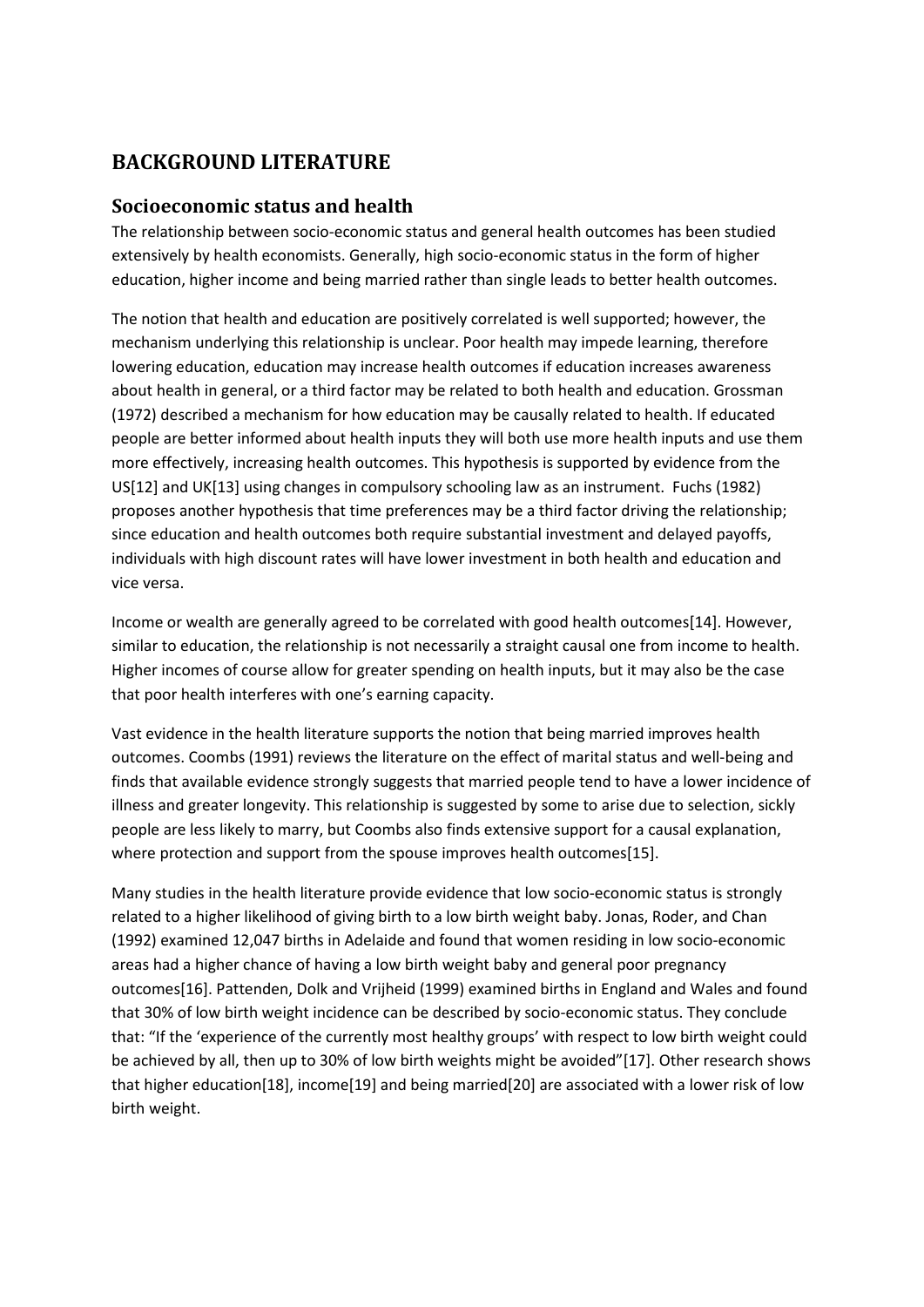## **SES and High birth weight**

Few studies examine the effect of socio-economic status factors on the likelihood of giving birth to a macrosomic infant. To my knowledge, no studies have addressed the effect of income or wealth on the risk of high birth weight. The effect of education and marital status has received limited attention. Frank, Frisbee & Pullum (2000) found women with less than 12 years of education were about 20% less likely to have a high birth weight infant than women with more than 12 years[\[21\]](#page-31-0). Ourskou et. al. (2003) found women with 10 or more years of education and women who were living with a partner had higher risks of high birth weight[\[22\]](#page-31-1). Boulet et al (2003) also found higher rates of educational attainment and marriage for women who delivered babies weighing over 4,000g compared to women who delivered normal weight babies[\[6\]](#page-30-5) but no multivariate analyses were used to determine if this higher proportion remained after controlling for other factors such as ethnicity.

Cesur & Kelly (2010) examined the effect of high birth weight on cognitive outcomes at a later age. To my knowledge, this is the only study on high birth weight in the health economics literature. By using mother's pregnancy weight gain, gestational age, and mother's age as instrumental variables, they found that high birth weight had a negative effect on cognitive outcomes. They addressed the possibility of socio-economic status being an omitted variable that could influence both birth weight and cognitive outcomes but found that socio-economic status was a poor predictor of high birth weight (unlike low birth weight) so concluded it was unlikely to bias their results. This is a surprising result, due to the large influence socio-economic status has on most health outcomes and, in particular, low birth weight.

#### **Potential Confounders with socioeconomic status and birth outcomes**

There are two potential avenues that socio-economic status could affect birth weight; through the effect on characteristics and behaviours. Socio-economic status may be related (causally or not) to inherent characteristics of the mother at the time of conception and/or socio-economic status may influence the behaviours undertaken during pregnancy.

High socio-economic status women could plausibly differ in their characteristics that may also influence birth weight. For example, maternal characteristics that could potentially differ with socioeconomic status include ethnicity, age, birth order, and weight. Maternal pre-pregnancy Body Mass Index (BMI) has been found to be associated with the incidence of high birth weight in a number of studies[\[23\]](#page-31-2);[\[2\]](#page-30-1);[\[21\]](#page-31-0) and maternal age[\[24\]](#page-31-3);[\[21\]](#page-31-0);[\[6\]](#page-30-5), parity [\[21\]](#page-31-0), and ethnicity [\[2\]](#page-30-1) are also important predictors.

Another potential confounder is the gender of the infant. Male infants tend to be larger and evidence shows that this extends to having a higher risk of high birth weight [\[21\]](#page-31-0);[\[2\]](#page-30-1). If left unaccounted for, this could conflate our results as according to Trivers and Willard (1973), the sex ratio can be increased by factors that enhance reproductive success. Since females tend to marry men of higher socio-economic status than themselves being born of high socio-economic status will have less effect on their ability to find a partner than it does for males. Therefore, a higher socioeconomic status at birth improves the reproductive success for males by a greater factor than females, consequently we would expect to see a positive relationship between socio-economic status and the sex ratio [\[25\]](#page-31-4). Almond and Edlund (2007) find evidence to support this so-called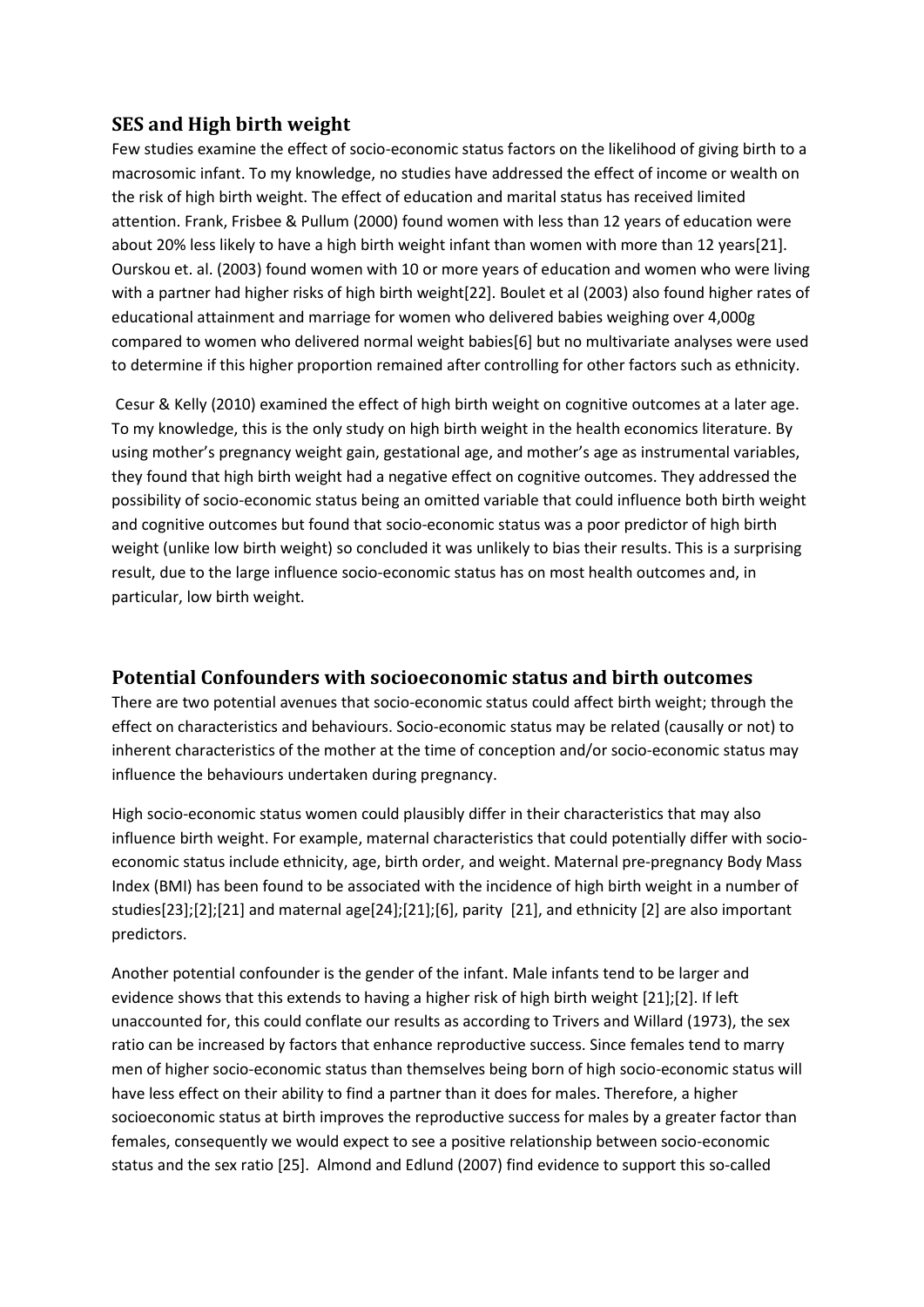"Trivers-Willard Hypothesis"; analysing all births to white mothers between 1983-2002, they find higher education and being married both correlate with a higher likelihood of having a male infant[\[26\]](#page-31-5).

Birth weight can also be affected by behaviours undertaken during pregnancy. Weight gain during pregnancy is commonly found to be associated with high birth weight[\[27\]](#page-31-6). Vitamin intake may increase the likelihood of giving birth to a high birth weight baby; in particular, iron supplementation is recommended for foetal growth and a number of studies have shown a positive correlation between iron supplementation and birth weight [\[28\]](#page-31-7);[\[29\]](#page-31-8);[\[30\]](#page-31-9). Non-smoking has been associated with an increased incidence of high birth weight [\[24\]](#page-31-3);[\[6\]](#page-30-5);[\[2\]](#page-30-1). Other factors such as stress avoidance and pre-natal care could also plausibly influence birth weight.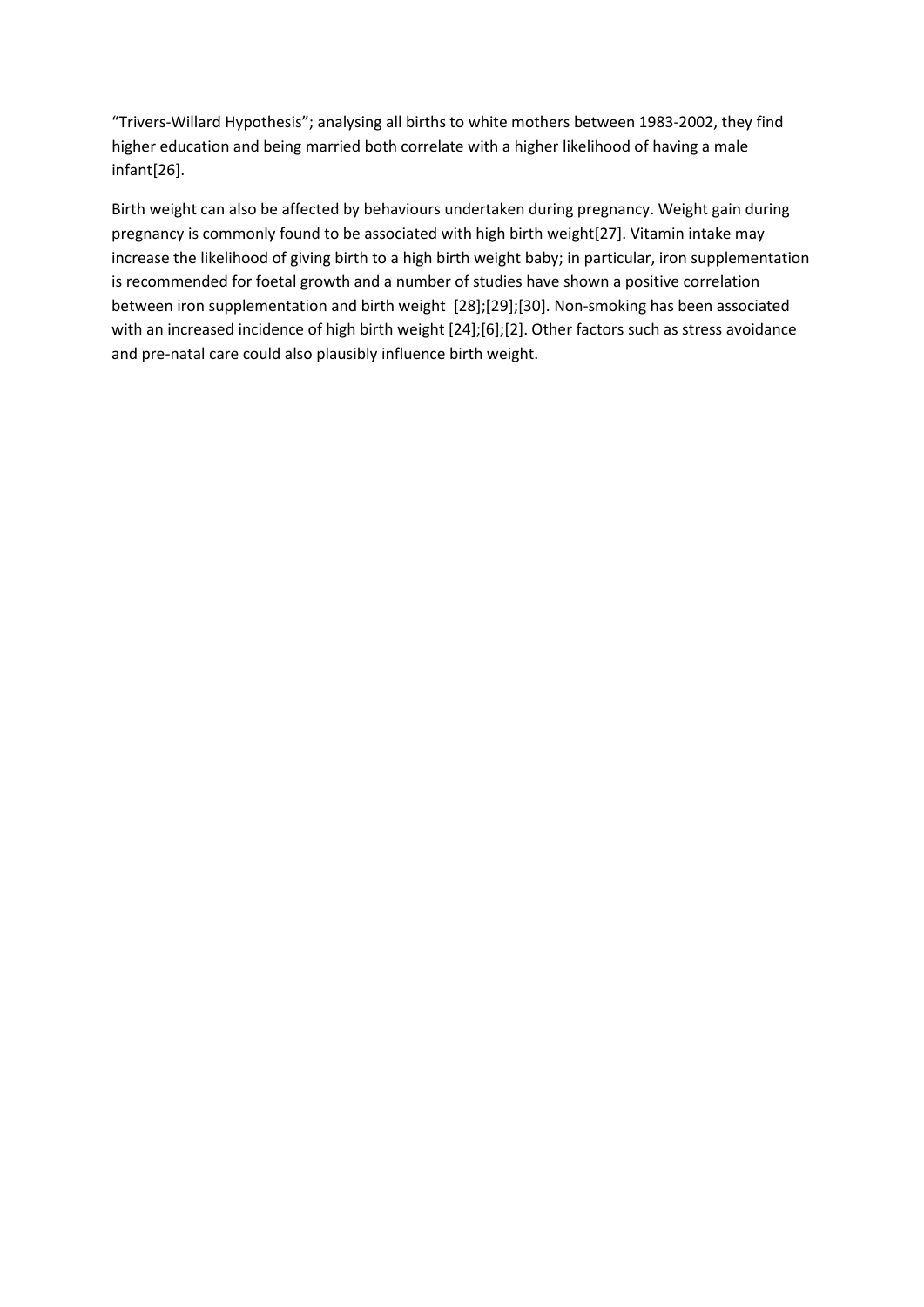#### **MODEL**

Birth weight can be sorted into three categories; low birth weight, normal birth weight and high birth weight. Birth weight cannot be perfectly controlled but the actions taken by the mother can influence the probabilities of having a baby in each of the three categories. Certain actions can be undertaken by the mother to reduce the probability of low birth weight, such as quitting smoking, consuming more calories, taking prenatal-vitamins etc. However, these actions may also have the effect of increasing the probability of high birth weight. Recognising that low, normal and high birth weight are mutually exclusive categories that encompass all outcomes, we can state:

 $Prob(LBW) + Prob(NBW) + Prob(HBW) = 1$ 

I define the infant's health function as:

$$
H_{Infant} = Prob_{LBW} \times H_{Infant}^{LBW} + Prob_{NBW} \times H_{Infant}^{NBW} + Prob_{HBW} \times H_{Infant}^{HBW}
$$

Where  $H_{Infant}^{LBW}$ ,  $H_{Infant}^{NBW}$ , and  $H_{Infant}^{HBW}$  are constants representing the effect of low, normal, and high birth weight on infant health, respectively. As there are three different mutually excludable outcomes with different associated probabilities, we can model the infant's health function using a Marschak triangle[\[31\]](#page-31-10). The Marschak triangle demonstrates the range of all possible probabilities of the three outcomes by assigning the probabilities of two of the outcomes on the axes with a line drawn between the two axes at the probability=1 for either possible outcome. I have assigned the probability of high and low birth weight to the two axes, so the probability of having normal birth weight can be calculated by:

 $Prob(NBW) = 1 - Prob(LBW) - Prob(HBW)$ 

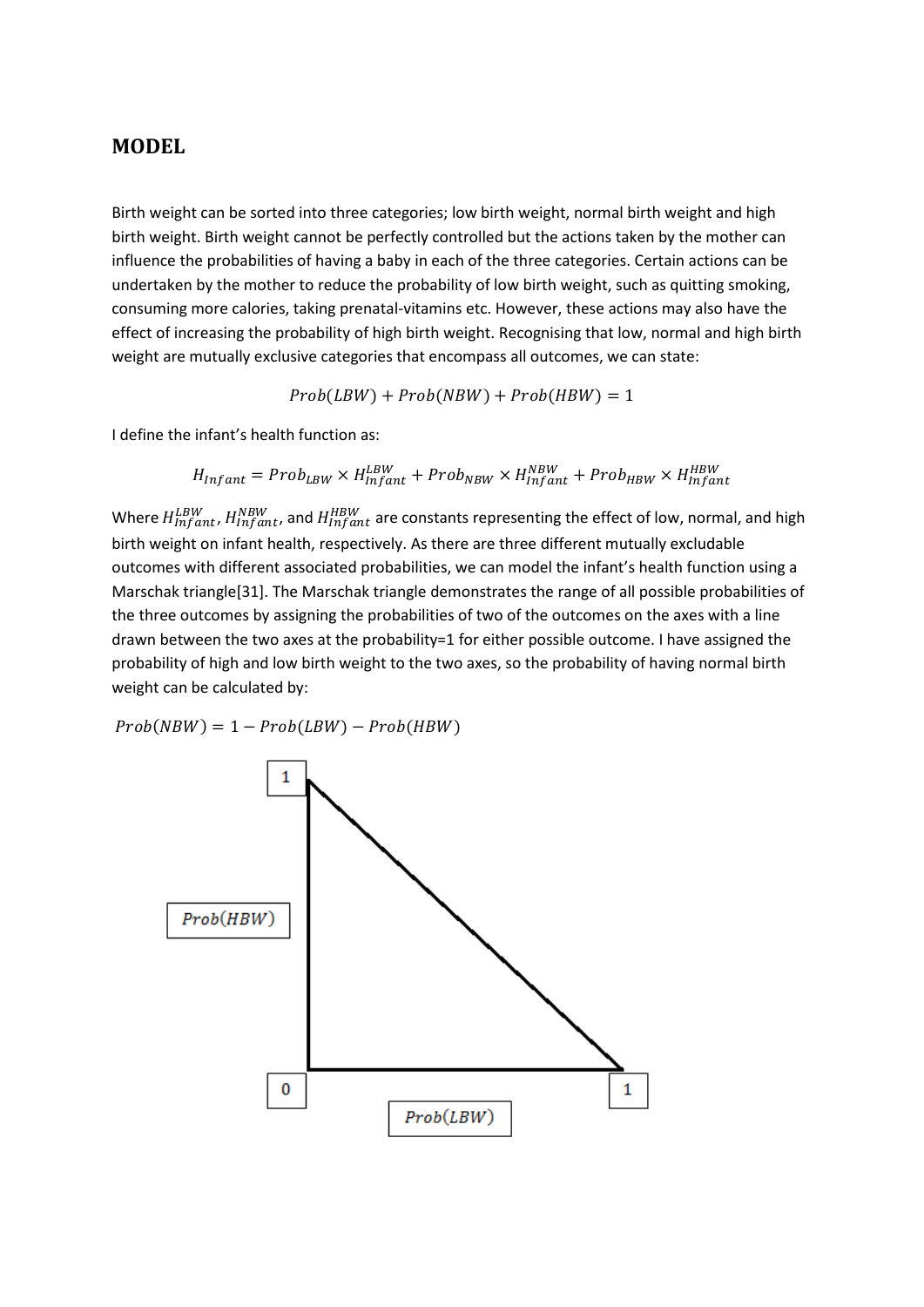The slope of the indifference curves is given by:

$$
\frac{\partial Prob(HBW)}{\partial Prob(LBW)} = -\frac{\frac{\partial H_{Infant}}{\partial Prob(LBW)}}{\frac{\partial H_{Infant}}{\partial Prob(HBW)}} = -\frac{H_{Infant}^{LBW} - H_{Infant}^{NBW}}{H_{Infant}^{HBW} - H_{Infant}^{NBW}}
$$

Assuming that low birth weight has a more detrimental effect on health than high birth weight, then:

$$
\left|H_{infant}^{LBW}-H_{infant}^{NBW}\right|>\left|H_{infant}^{HBW}-H_{infant}^{NBW}\right|
$$

Therefore, the slope of the indifference curves must be steeper than the hypotenuse. We can draw some indifference curves on the Marschak triangle:



If we assume that actions have a diminishing effect on the probability of low birth weight we can model the effect of actions  $(q)$  on the birth weight probabilities:

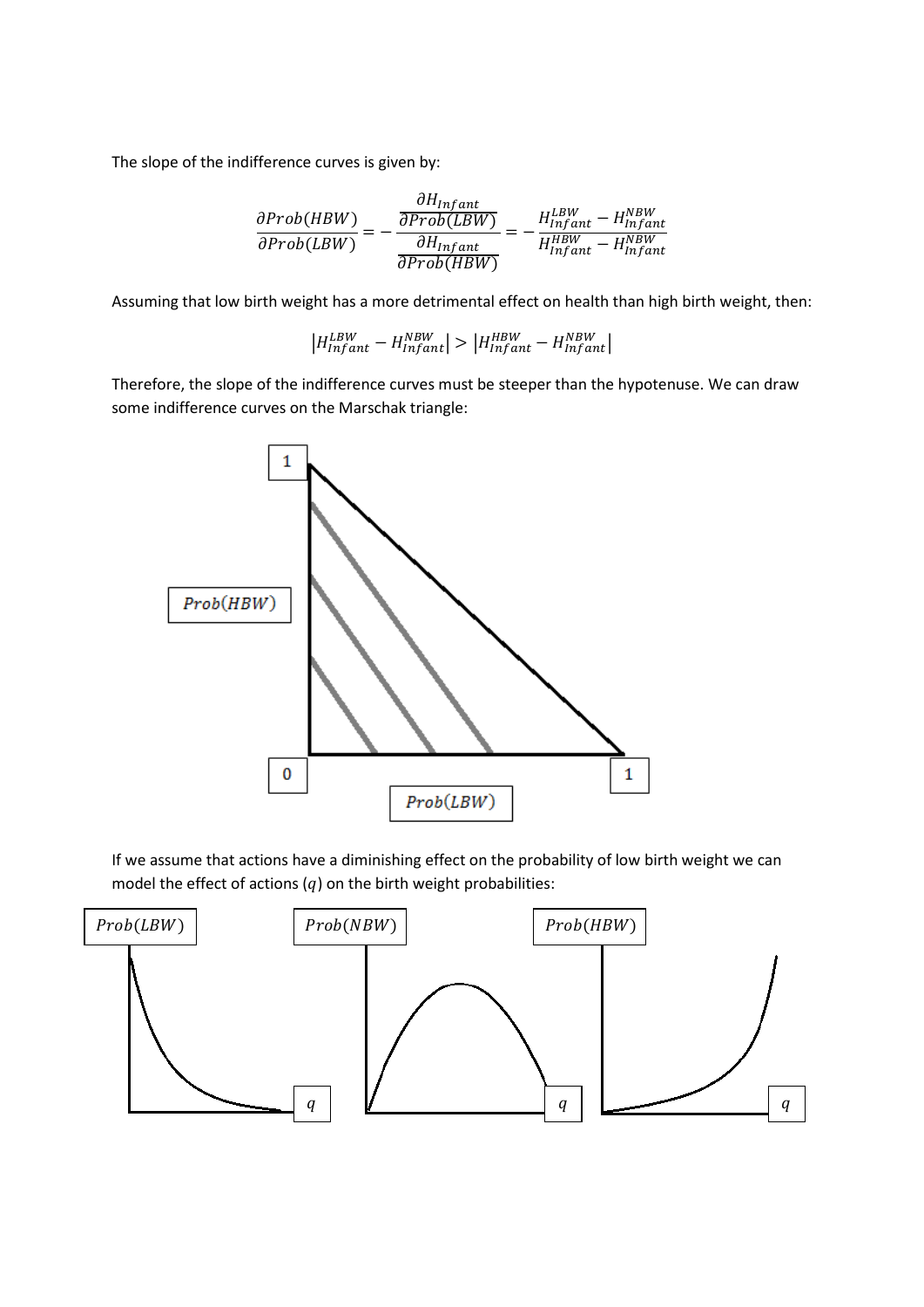This can be shown as a path of q on the Marschak triangle which allows us to find the optimal level of  $q$ , given no constraints:



Here we can see that if actions are costless, mothers will choose a level of action that gives a higher probability of high birth weight than low birth weight.

An alternative possibility is that actions such as using pre-natal care, eating healthier etc. may reduce both the probability of low and high birth weight, and by induction increase the probability of normal birth weight.

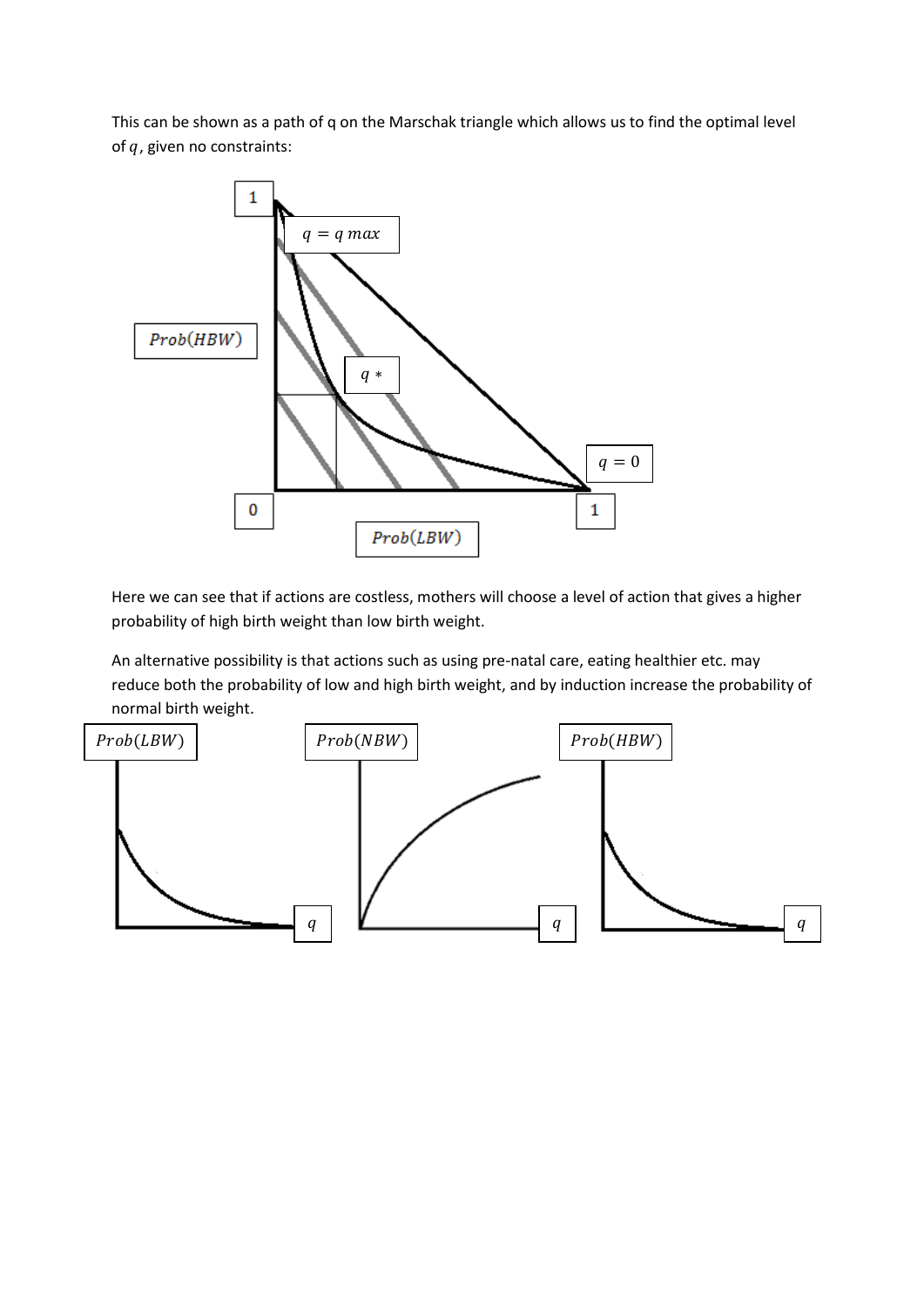On the Marschak triangle this gives a different optimal outcome:



With this assumption, the optimal amount of actions is the maximum actions that can be taken to bring about certainty of normal birth weight.

This analysis is missing a vital component: the constraints. Actions would not be costless, and mothers would have to decide on the best allocation of their resources across actions and general consumption to maximise their own utility.

Building on the static version of Grossman's demand for health and health capital model[\[1\]](#page-30-0), I assume that utility of the mother is a function of the mother's own health, her infant's health and other consumption. This allows me to define an optimisation model:

$$
\max_{q,Z} U = U\big(H_{Infant}, H_{Mother}, Z\big)
$$

s.t.  $H_{Infant} = Prob_{LBW} \times H_{Infant}^{LBW} + Prob_{NBW} \times H_{Infant}^{NBW} + Prob_{HBW} \times H_{Infant}^{HBW}$ 

 $Prob_{LBW.NBW.HBW} = f(q, x)$ 

 $M \geq Pa + Z$ 

Where:

$$
H_{Infant} = \begin{cases} H_{Infant}^{LBW} \text{ if } LBW = 1\\ H_{Infant}^{HBW} \text{ if } NBW = 1\\ H_{Infant}^{HBW} \text{ if } HBW = 1 \end{cases}
$$

$$
LBW = \begin{cases} 1 \text{ if } b < 2500 \\ 0 \text{ if } b \ge 2500 \end{cases}
$$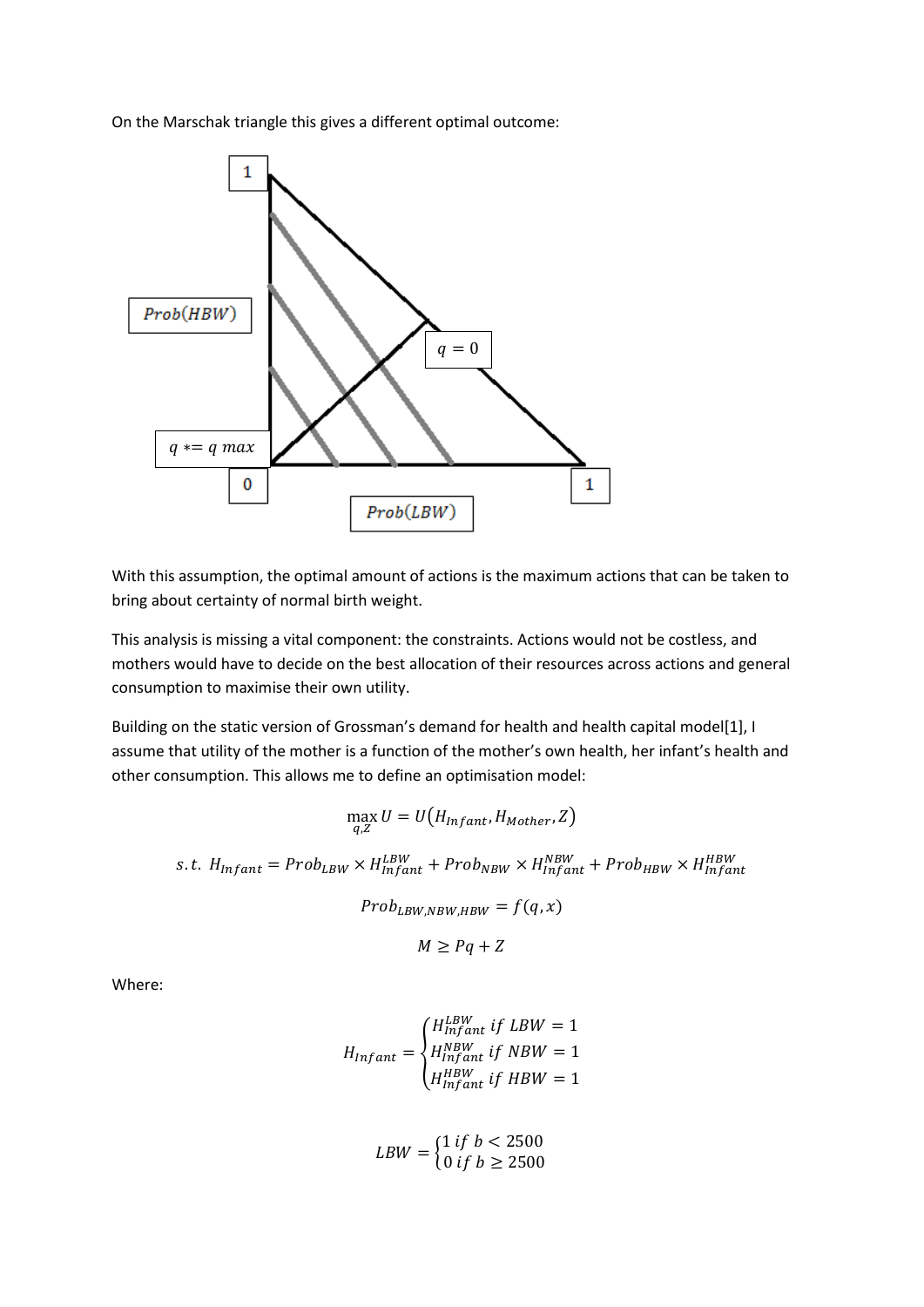$$
NBW = \begin{cases} 1 \text{ if } 2500 \le b > 4500 \\ 0 \text{ if } b \ge 4500 \text{ or } b < 2500 \end{cases}
$$

$$
HBW = \begin{cases} 1 \text{ if } b \ge 4500 \\ 0 \text{ if } b < 4500 \end{cases}
$$

In this series of equations,  $H_{Infant}$  denotes the health stock of the infant,  $H_{Mother}$  denotes the health stock of the mother, Z denotes a composite good representing all other consumption,  $Prob_i$  represents the probability of giving birth to a baby of low (LBW), normal (NBW), or high (HBW) birth weight, the vector  $x$  denotes exogenous characteristics of the infant and the mother that affect birth weight such as ethnicity, region, age, parity etc.,  $q$  denotes actions undertaken by the mother to influence birth weight (e.g., eating, quitting smoking, stress avoidance), Mis income and P the cost of actions  $(q)$ . We assume  $H_{Mother}$  is a constant.

Given that the three birth weight outcomes account for all possible outcomes and are mutually exclusive, we can rewrite the infant health function:

$$
H_{Infant} = Prob_{LBW} \times H_{Infant}^{LBW} + (1 - Prob_{LBW} - Prob_{HBW}) \times H_{Infant}^{NBW} + Prob_{HBW} \times H_{Infant}^{HBW}
$$
  

$$
H_{Infant} = Prob_{LBW} \times (H_{Infant}^{LBW} - H_{Infant}^{NBW}) + H_{Infant}^{NBW} + Prob_{HBW} \times (H_{Infant}^{HBW} - H_{Infant}^{NBW})
$$

The marginal utility of actions can be described as:

$$
\frac{\partial U}{\partial q} = \frac{\partial U}{\partial H_{infant}} \cdot \frac{\partial H_{infant}}{\partial Prob_{LBW}} \cdot \frac{\partial Prob_{LBW}}{\partial q} + \frac{\partial U}{\partial H_{infant}} \cdot \frac{\partial H_{infant}}{\partial Prob_{HBW}} \cdot \frac{\partial Prob_{HBW}}{\partial q}
$$

$$
\frac{\partial U}{\partial q} = \frac{\partial U}{\partial H_{infant}} \cdot (H_{infant}^{LBW} - H_{infant}^{NBW}) \cdot \frac{\partial Prob_{LBW}}{\partial q} + \frac{\partial U}{\partial H_{infant}} \cdot (H_{infant}^{HBW} - H_{infant}^{NBW}) \cdot \frac{\partial Prob_{HBW}}{\partial q}
$$

The tangency condition states that:

$$
\frac{\partial U}{\partial q} = P \times \frac{\partial U}{\partial Z}
$$

Hence  $\frac{\partial U}{\partial q}$  must be strictly positive. Since low birth weight and high birth weight have negative health consequences we can say that:

$$
(H_{infant}^{LBW} - H_{infant}^{NBW}) < 0
$$
\n
$$
(H_{infant}^{HBW} - H_{infant}^{NBW}) < 0
$$

Since q decreases the likelihood of low birth weight $\frac{\partial Prob_{LBW}}{\partial q}$  must be negative, therefore:

$$
\frac{\partial U}{\partial H_{Infant}} \cdot \frac{\partial H_{Infant}}{\partial Prob_{LBW}} \cdot \frac{\partial Prob_{LBW}}{\partial q} > 0
$$

If we assume actions decrease the risk of high birth weight  $\frac{\partial ProB_{HBW}}{\partial q}$  must also be negative, therefore: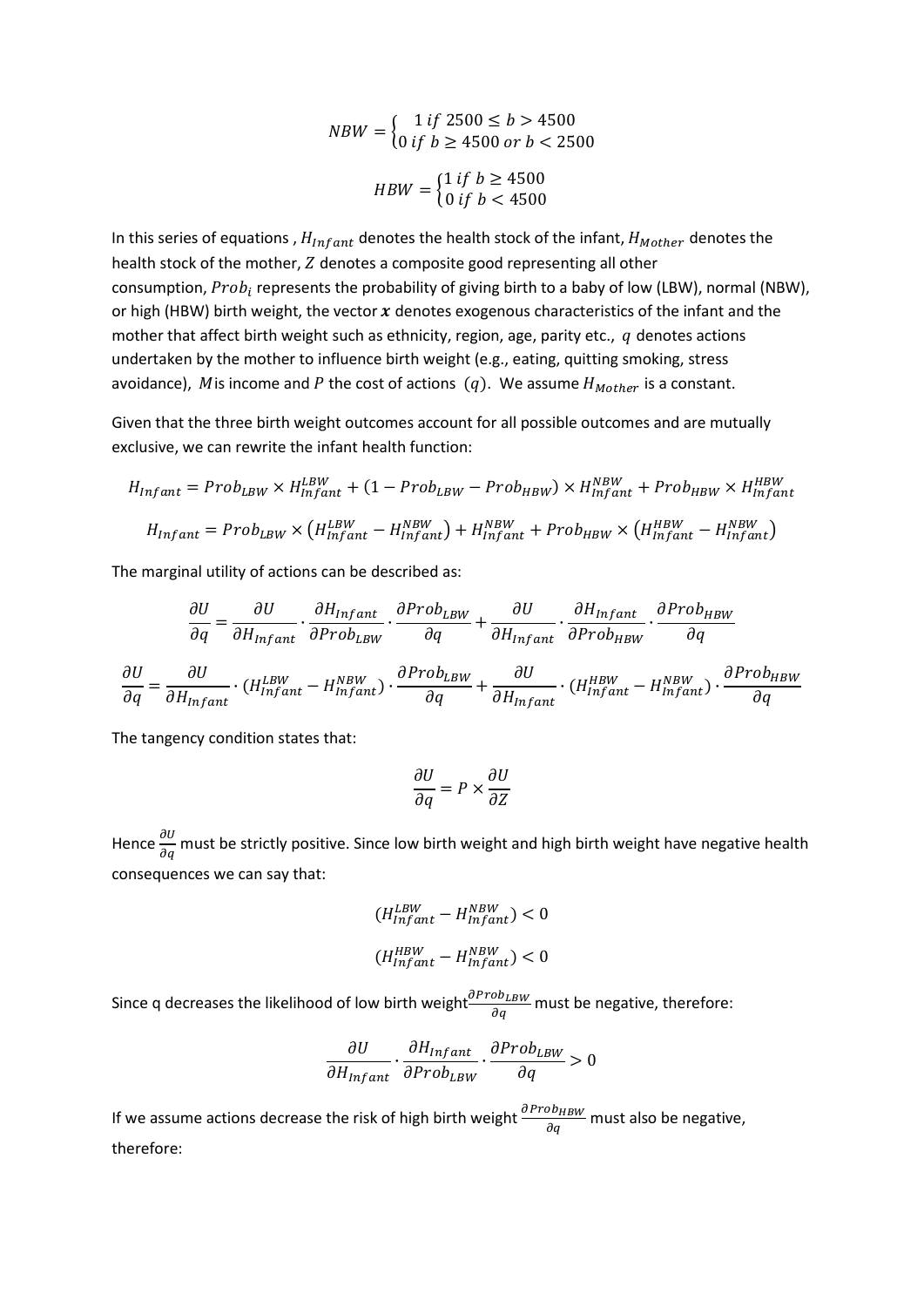$$
\frac{\partial U}{\partial H_{Infant}} \cdot \frac{\partial H_{Infant}}{\partial Prob_{HBW}} \cdot \frac{\partial Prob_{HBW}}{\partial q} > 0
$$

In this scenario the level of  $q$  chosen will be chosen simply where the utility from foregone consumption is equal to the utility gained from the marginal increase in infant health. Assuming both q and Z are normal goods, increasing income will increase  $\tilde{q}$  and therefore decrease the risk of high birth weight. If we assume, like Grossman (1972), that education helps people to use health inputs more effectively, we could model this as P being a decreasing function of education. Hence, with higher education, the cost of undertaking actions is lower. For instance, educated women may have less difficulty researching how to improve birth weight, and therefore the initial search cost is lower. It follows that  $\tilde{q}$  would increase with education and therefore decrease the risk of high birth weight. The effect of marital status could be explained by a higher  $\frac{\partial U}{\partial x}$ 0H<sub>Infant</sub> . If we assume that pregnancies of married women are more likely to be planned and on average would have a higher 'wantedness' then it is not unreasonable to assume in general the utility gained from a healthy infant would be higher for married women. Therefore being married would increase  $\tilde{q}$ , lowering high birth weight risk. Therefore, with the assumption that actions decrease high birth weight risk, we find that socio-economic status should decrease the incidence of high birth weight.

If however actions increase high birth weight risk then:

$$
\frac{\partial U}{\partial H_{Infant}} \cdot \frac{\partial H_{Infant}}{\partial Prob_{HBW}} \cdot \frac{\partial Prob_{HBW}}{\partial q} < 0
$$

Given that the tangency condition tells us that the marginal utility from actions must be strictly positive we can conclude that:

$$
\left|\frac{\partial U}{\partial H_{Infant}}\cdot\frac{\partial H_{Infant}}{\partial Prob_{LBW}}\cdot\frac{\partial Prob_{LBW}}{\partial q}\right|>\left|\frac{\partial U}{\partial H_{Infant}}\cdot\frac{\partial H_{Infant}}{\partial Prob_{HBW}}\cdot\frac{\partial Prob_{HBW}}{\partial q}\right|
$$

Therefore, the level of q chosen by the mother,  $\tilde{q}$ , will be lower than the level of q which would offset the negative consequences of low birth weight and hence maximise  $H_{Infant}$ . This can be shown with a U-shaped indifference curve, where the lowest point represents the level of actions needed to maximise  $H_{Infant}$ :

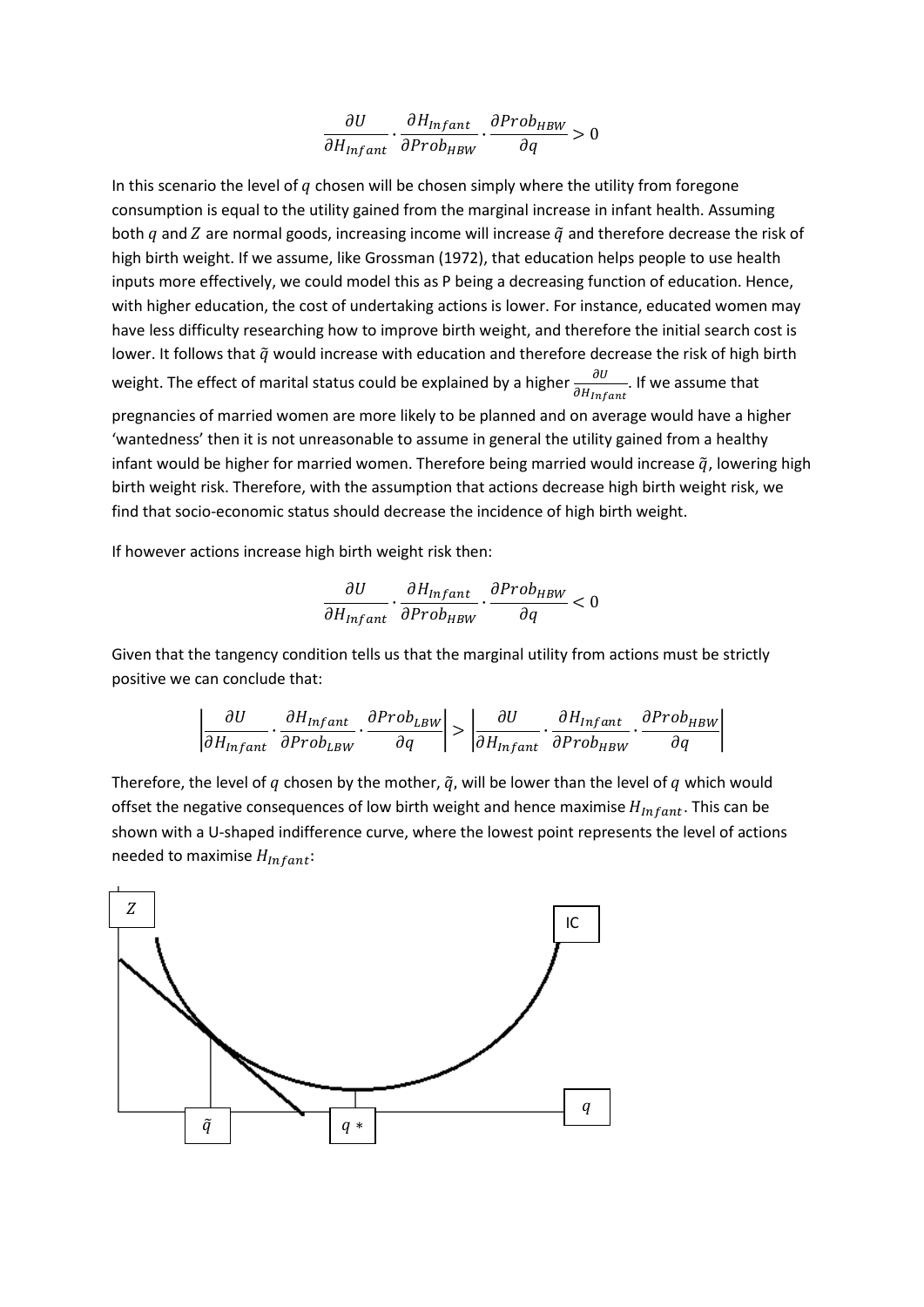Assuming both  $q$  and  $Z$  are normal goods, increasing income will increase  $\tilde{q}$ :



Assuming, as explained above, that education reduces the price of actions we can demonstrate that increasing education will increase the level of actions chosen. This is shown below with the Hicksian substitution effect for a change in the price of  $q$ :

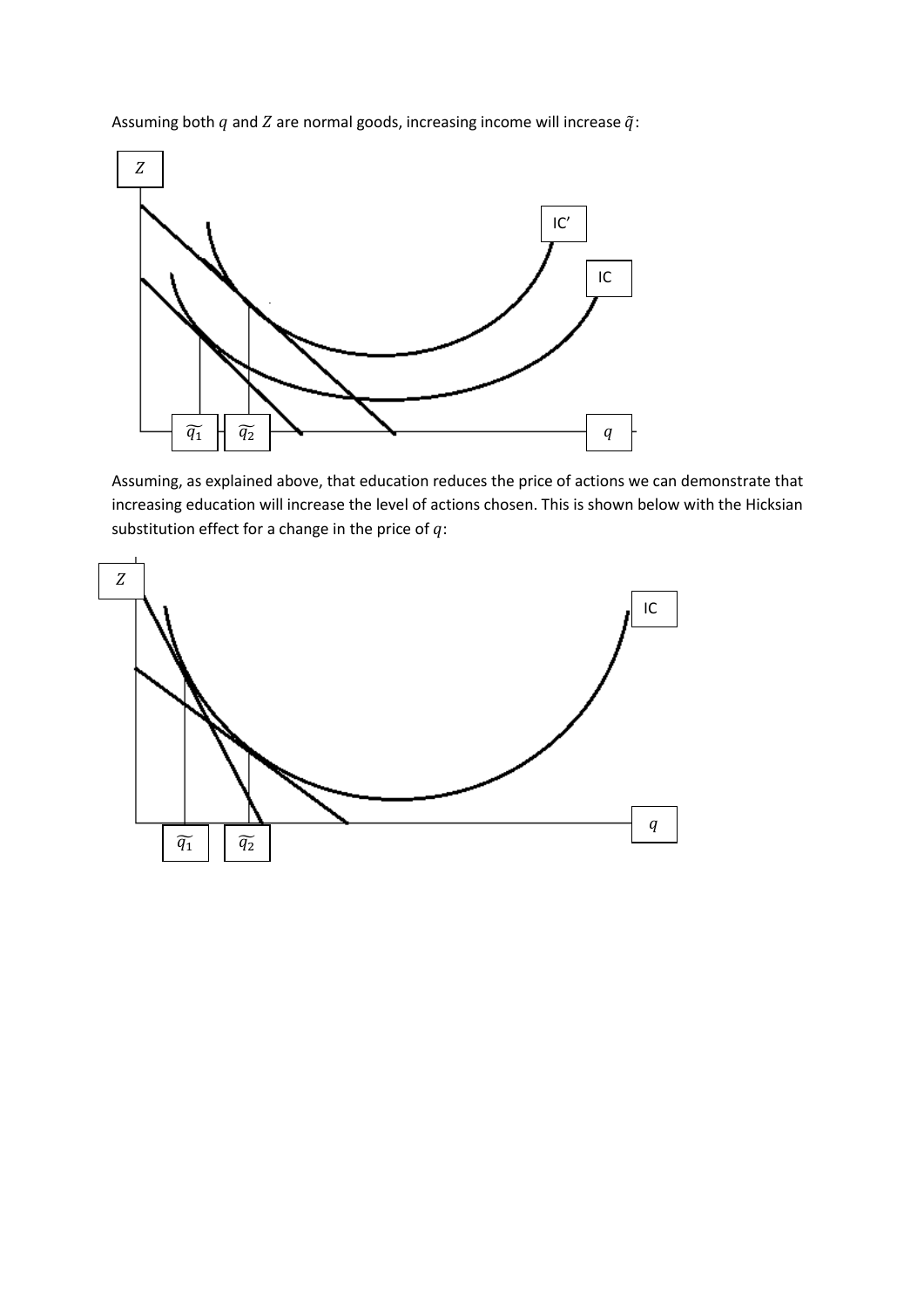

Assuming married women have a higher  $\frac{\partial U}{\partial x}$ 0H<sub>Infant</sub> would produce a narrower indifference curve:

Similarly to the effect of education, being married would increase the level of actions chosen.

Under either assumption about the effect of actions on high birth weight risk, we get the conclusion that socio-economic status will increase the level of actions chosen. Therefore the effect of socioeconomic status on high birth weight risk could be either negative or positive. Either way we would expect high socio-economic status women to have a lower risk of low birth weight and a higher likelihood of normal birth weight.

We can show the effect of socio-economic status on birth weight predicted by this model by showing the distributional shifts. Starting with a normal distribution of birth weight:

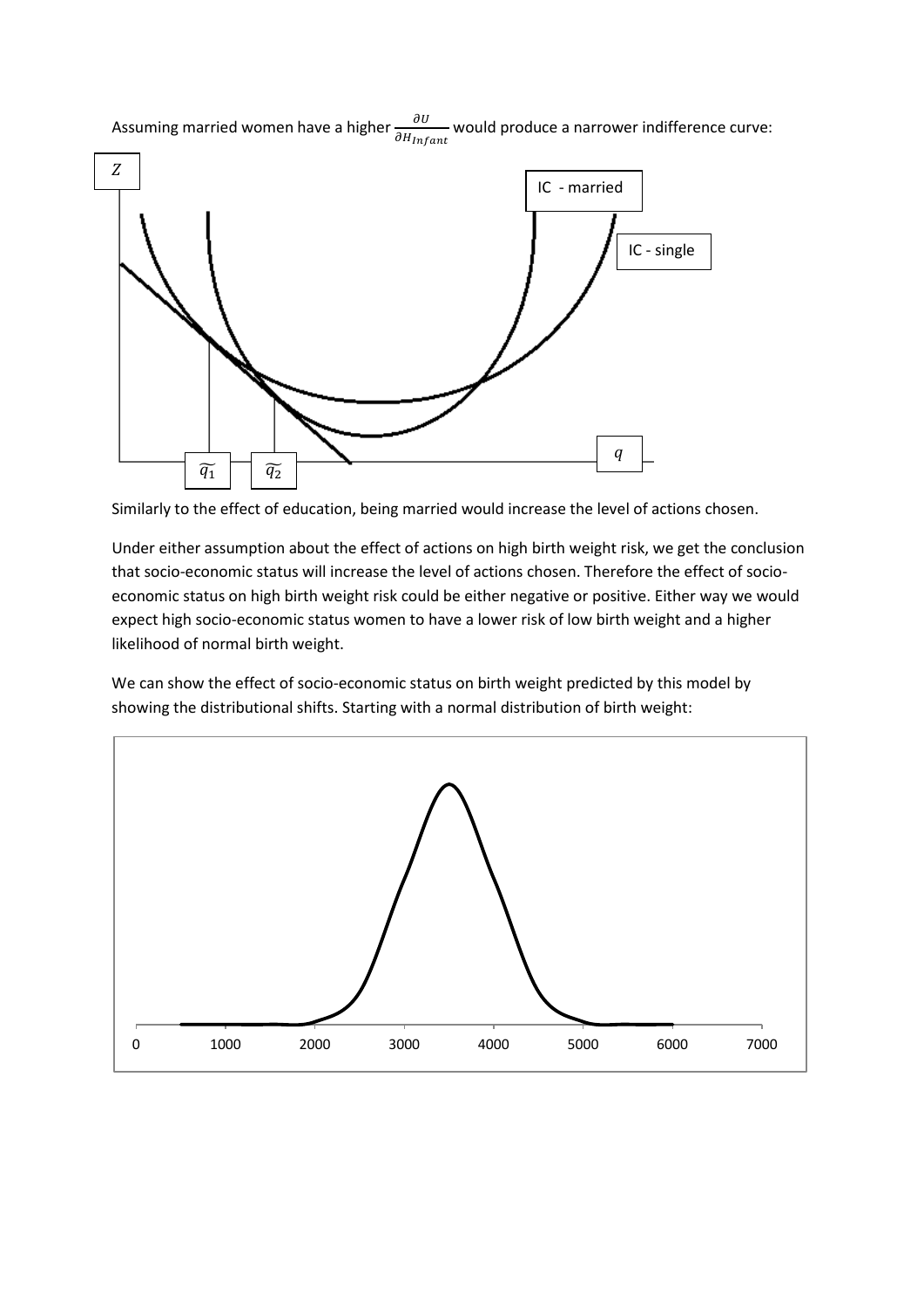If actions reduce the risk of high birth weight, the effect of increasing socio-economic status can be shown as a tightening of the distribution, or a decrease in the variance:



Under the assumption of actions increasing high birth weight risk, my model predicts that socioeconomic status increases birth weight, hence this could be shown as a shift in the distribution of birth weight:



This leaves us with two competing hypotheses:

Hypothesis 1: High socio-economic people are better able to avoid negative health outcomes and therefore will have a lower incidence of high birth weight Hypothesis 2: High socio-economic people have higher birth weight over all levels as they are better able to avoid low birth weight but this translates into a higher incidence of high birth weight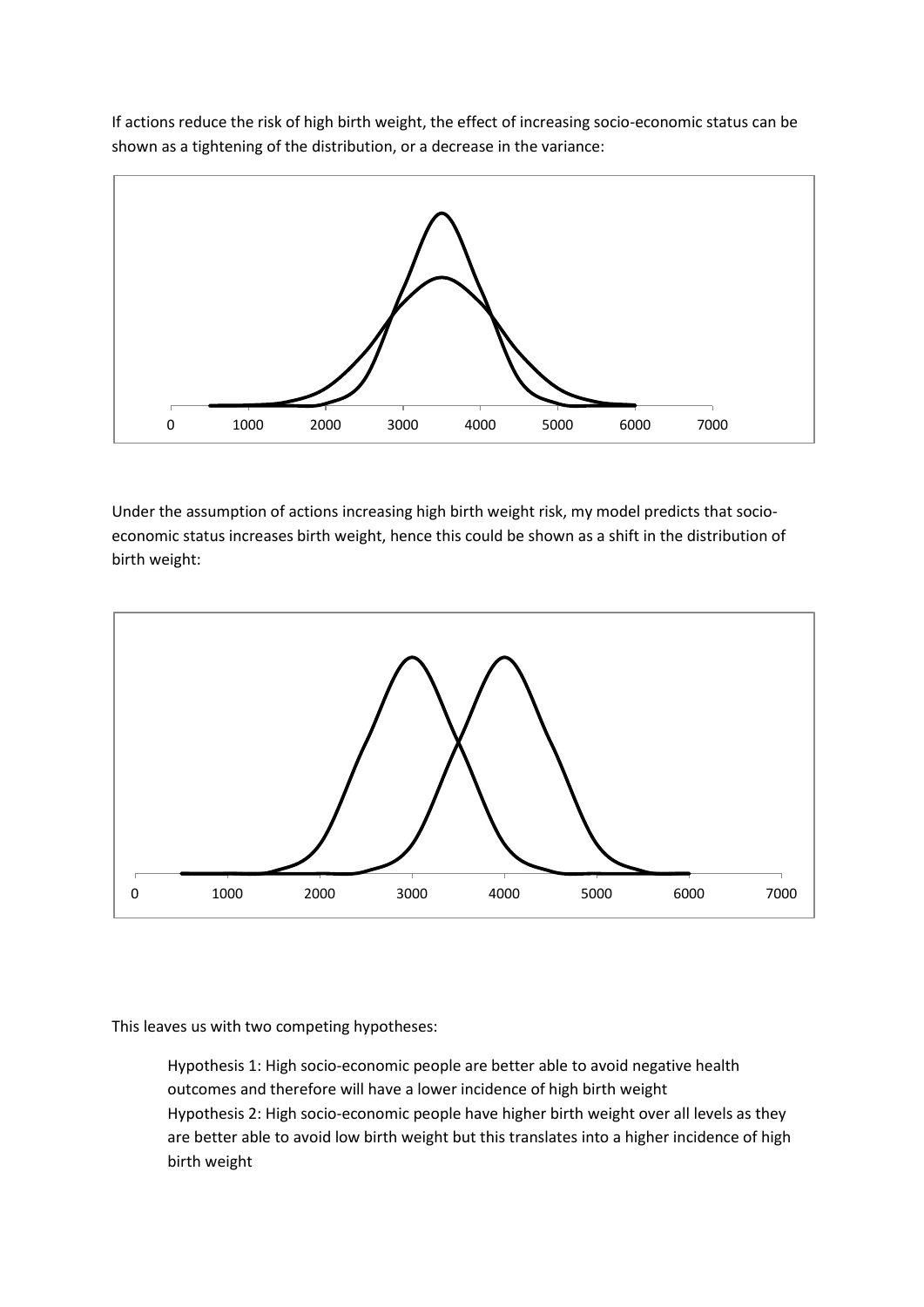# **DATA**

#### **NDF**

The Natality Detail File (NDF) is a dataset that covers all live births in the United States dating back to 1968 and available up to 2009. In 2003, substantial revisions to the way data was collected were undertaken so I am only using data from 2003 onwards.

The large population of the USA and the high coverage of the data allow for an enormous sample; roughly 4 million births a year over 7 years of data provide me with about 28 million potential data points. In addition to information on birth weight, maternal pre-pregnancy weight and weight gain during pregnancy, the dataset also contains important demographic and socio-economic status variables such as ethnicity, marital status and education. Unfortunately, no information is available on income/wealth, height, or region of residence for the majority of the data set.

#### **PRAMS**

The Pregnancy Risk Assessment Monitoring System (PRAMS) is a survey run by the US Centre for Disease Control and Prevention (CDC) annually from 1988 to 2008 over 44 states which each sample between 1,300 and 3,400 women. The dataset does not represent a balanced panel as there are substantial gaps in state/year groups; most years cover fewer than 30 states. The sample draws from the NDF so only covers live births. The major benefit of this dataset is that it includes information unavailable in the NDF; most importantly, it includes a measure of household income which allows for a more thorough examination of the effect of socio-economic status on high birth weight risk.

In this analysis, I focus exclusively on singleton births. Multiple births present unique pregnancy and birth issues and also tend to produce much smaller babies, so the likelihood of babies in a multiple birth being of high birth weight is very low.

To measure socio-economic status, I create a dummy variable to indicate whether the woman was married and a set of dummy variables to indicate her education level. The categories for education are elementary only, high school dropout, high school completion, some college, and a college degree holder. In both data sets, I also create variables to indicate ethnicity, infant gender, mother's age, and whether the mother smoked during pregnancy. Ethnicity is defined with five different categories: white, black, Asian/Pacific Islander, American Indian/Alaskan native, and Hispanic. NDF recode the ethnicity variables to aggregate ethnicities from a more specific categorisation into the first four categories, and separately ask for the Hispanic origin of the mother. I use the four categories but when any Hispanic origin was indicated, I classify that to be the ethnicity. I follow the same procedure with the PRAMS data.

With the NDF, I also create variables for parity, pre-pregnancy weight, and weight gain during pregnancy. Parity is expressed with a set of dummy variables indicating if this was the first birth, second birth, etc. up to a parity of eight; higher parities are included in the highest category. A set of dummy variables are used to allow for a nonlinear effect (for instance, the effect of increasing parity from one to two may be different than the effect of going from three to four).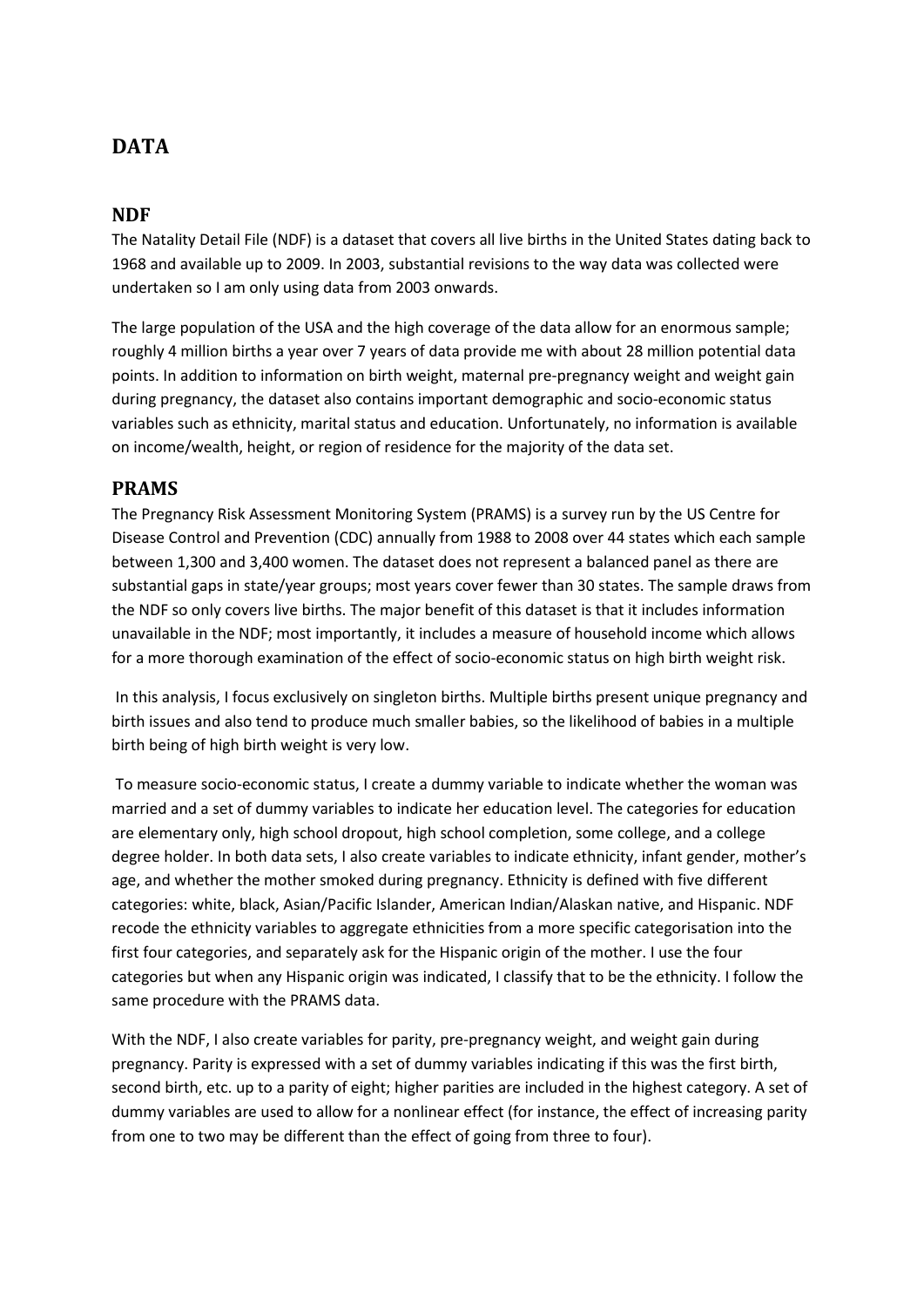With the PRAMS data, I can create a set of dummy variables indicating the state of residence. With these, I also create a set of dummy variables indicating the census region of residence, (South, West, Northeast, and Midwest) and the census sub-regions (Mountain, Pacific, Southwest Central, Southeast Central, South Atlantic, Northwest Central, Northeast Central, Middle Atlantic, New England). Parity cannot be identified in the PRAMS data but first births can so I create a dummy variable indicating if this birth was the first for the mother. Mother's age is reported in the following groups: 17 or younger, 18-19, 20-24, 25-29, 30-34, 35-39, and 40 or older. The PRAMS data set has a measure of mother's height and weight so a BMI measure can be calculated and women classified into categories as underweight (BMI<20), normal weight (BMI 20-25), overweight (BMI>25), obese (BMI>30) and morbidly obese (BMI>35). The PRAMS data set collects household income information from respondents for the year preceding the birth. Unfortunately, the specific question asked differs across states, so aggregating the information into common variables proved difficult. To get the closest fit for the largest possible number of states, I create five categories of annual income: <\$10,000, \$10,000-\$20,000, \$20,000-\$30,000, \$30,000-\$40,000, >\$40,000. Some states had ranges that did not match these categories. In those cases, I rounded to the nearest category. Some states refused permission to income data and individuals within states were given the option to not answer the question.

For all variables where there is missing data, I create a dummy variable indicating that the information is missing.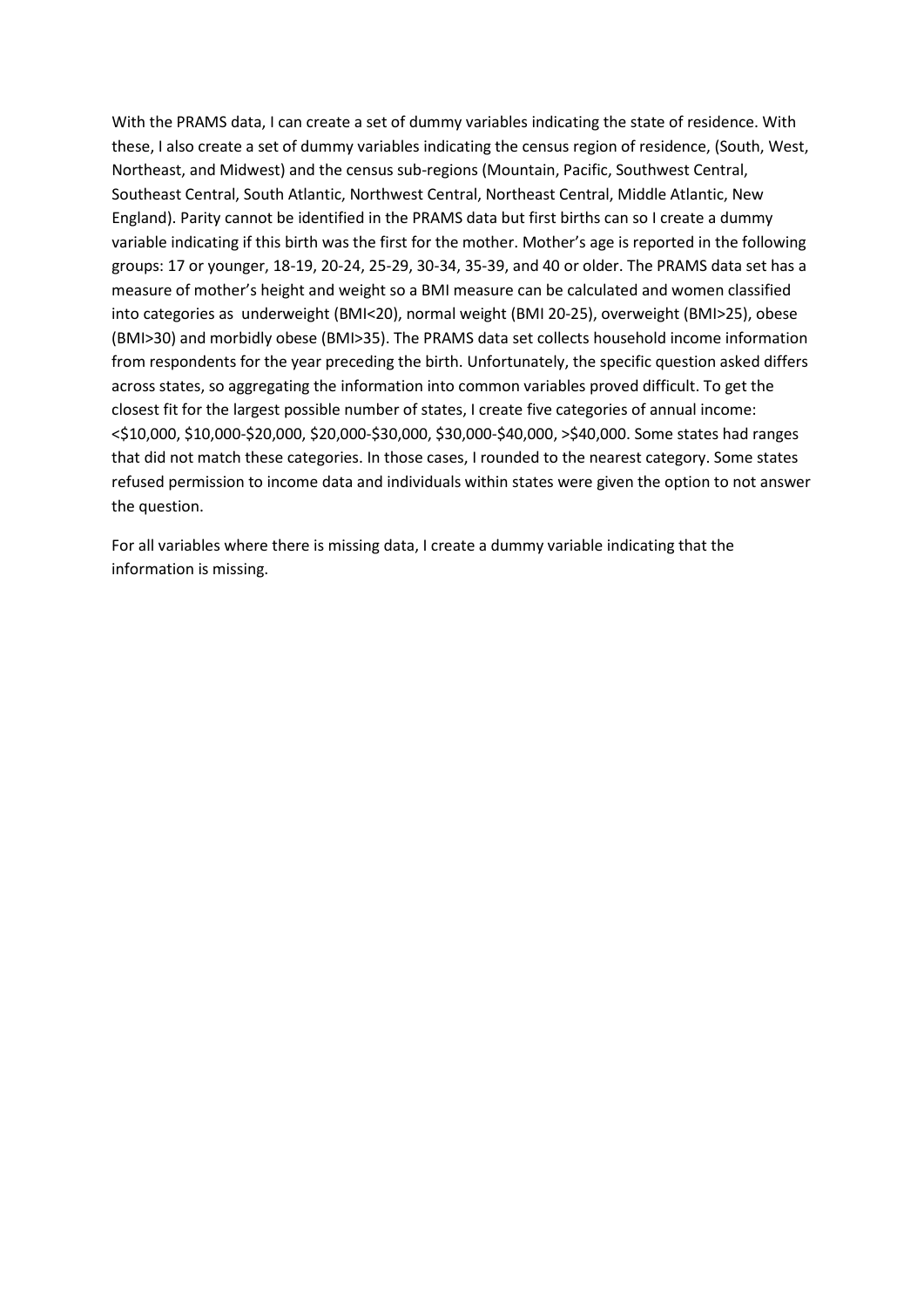# **METHOD**

### **Initial analysis**

I first examine the descriptive relationship between socio-economic status factors and birth weight. Using both data sets separately, I compare the percentages of married women among those who had a low birth weight baby (<2,500g), a high birth weight baby (>4,500g), and a normal birth weight baby. I repeat this for each category of education, and, for the PRAMS data, income categories as well. I also report the percentage of low and high birth weight for women in each education, income, and marital status category. As I wish for the counterfactual to be normal birth weight, from this point forward, all low birth weight babies are excluded from analysis.

## **Replicating Cesur and Kelly (2010)**

My next step is replicating Cesur and Kelly's (2010) regressions that led them to conclude there was no correlation between socio-economic status and high birth weight. Cesur and Kelly (2010) use two data sets; the National Longitudinal Survey of Youth and the Early Childhood Longitudinal Study Kindergarten Cohort for their regression analysis, and run separate regressions with each data set. The data sets contain similar variables but information may be more precise in one data set. For example, their first data set contains information on the socio-economic status factors income, education, and marital status, whereas the other data set only includes a composite measure of socio-economic status. For my analysis, I will attempt to replicate the more precise measure from either data set they have used.

I use the same dependent variable as Cesur and Kelly (2010) which is a binary variable indicating whether had a birth weight greater than 4500g. I have been able to match the socio-economic status explanatory variables used in their analysis with some minor discrepancies. For marital status, their categories include single, married, and divorced. The PRAMS data set does identify divorcees but only for a fraction of the data set, so is therefore unreliable and I only include married and single as categories for marital status. For income, they have actual numbers whereas I only have grouped values. For education, our measures are identical.

Cesur and Kelly (2010) include the same set of controls in these regressions as they do for their main regressions. As Cesur and Kelly (2010) were not mainly focused on the effect of socio-economic status - they were instead addressing the effect of high birth weight on cognitive outcomes - some of these controls are inappropriate to include in a regression addressing the effect of socio-economic status on high birth weight risk and I exclude these from analysis. These variables are current age, whether the child was breast fed, child's current height and weight, current number of children to the mother, children books at home, and the highest qualification the child expects to obtain. Clearly, as these factors do not manifest until after birth there is no plausible way that they could influence birth weight and therefore are not relevant for inclusion in my regression analysis.

The only other discrepancies with their variable set is that in the PRAMS data, mother's age is in ranges and only an indication of whether the baby is firstborn is available; Cesur and Kelly (2010) have the mother's age in years and a variable indicating birth order. Cesur and Kelly (2010) include a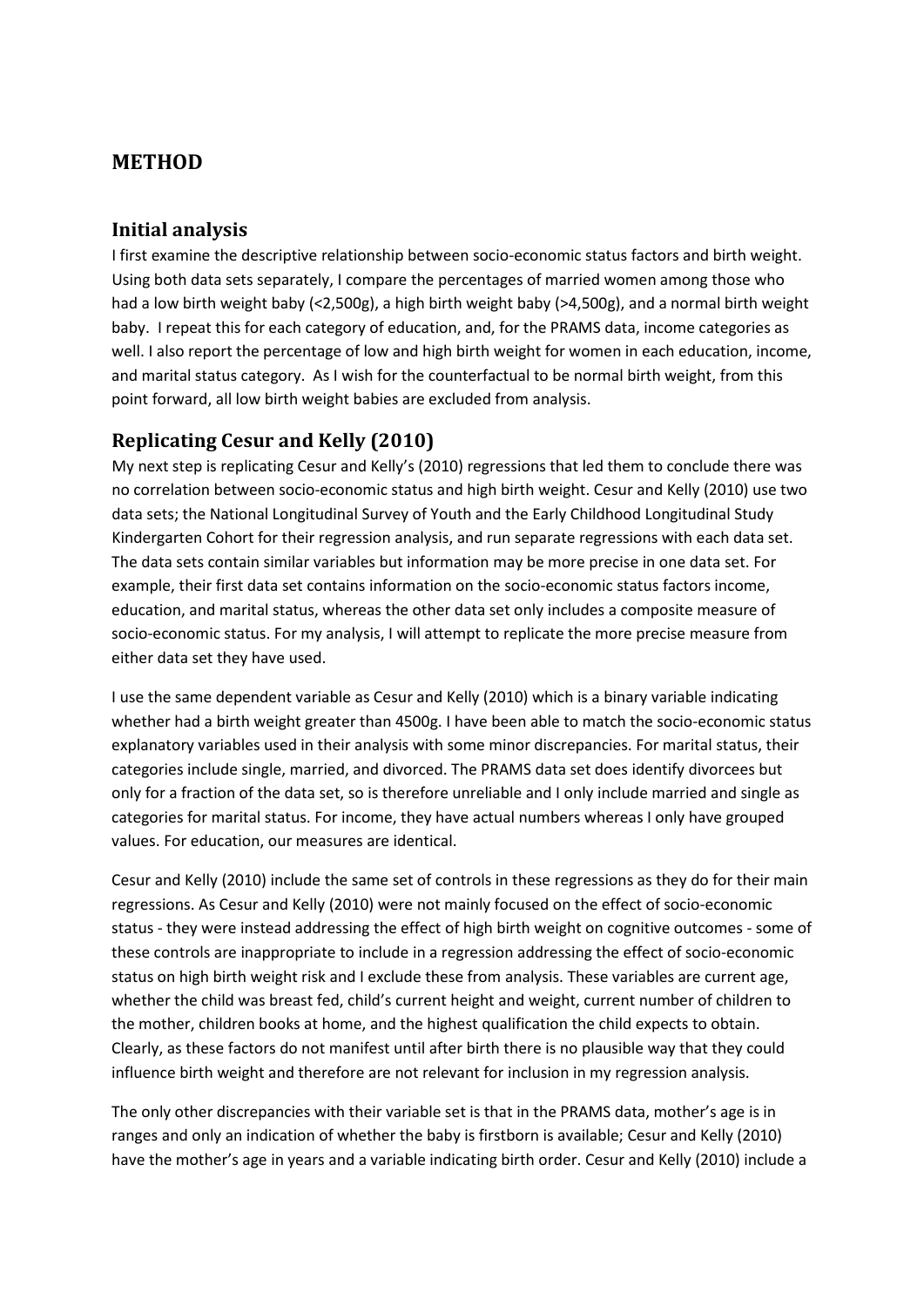variable for mother's BMI. I also include BMI using the PRAMS data set and I add its square to allow for a non-linear effect.

Cesur and Kelly (2010) report constants from Ordinary Least Squares (OLS) regression analysis in their paper. However, they also repeat their analysis using marginal effects from probit, results of which are unreported but I received through correspondence. I continue to use marginal effects from probit for consistency and as it is the more appropriate measure when using binary dependent variables. As the imperative aim in replicating Cesur and Kelly's (2010) regressions is to see if I also find the variables to be insignificant as opposed to comparing magnitudes, the choice of regression methods is less crucial.

The general form of the models I estimate using NDF and PRAMS (respectively) is as follows:

High Birth Weight  $= \beta_0 + \beta_1$  marital status +  $\beta_2$ education +  $\beta_3$  infant gender +  $\beta_4$ mother's weight +  $\beta_5$ parity +  $\beta_6$ ethnicity +  $\beta_7$ mother's age  $+$   $\beta_8$ mother's age squared  $+$   $\beta_9$ year  $+$  e

#### High Birth Weight

 $= \beta_0 + \beta_1$  marital status +  $\beta_2$  education +  $\beta_3$  income +  $\beta_4$  infant gender +  $\beta_5$ mother's bmi +  $\beta_6$ mother's bmi squared +  $\beta_7$ first birth +  $\beta_8$ ethnicity +  $\beta_9$ mother's age +  $\beta_{10}$ mother's age squared +  $\beta_{11}$ region of residence  $+ \beta_{12}$ year + e

## **Further Analysis**

After replicating Cesur and Kelly's (2010) regression, I subject the general form for the PRAMS data set to a number of robustness checks such as: altering the regions of residence used to census subregions and states, changing the dependent variable to indicate 'very high birth weight' (>5,000g), 'somewhat high birth weight' (>4,000g), and 'large for gestational age' (birth weight in the 90<sup>th</sup> percentile or higher for the infant's gestation length),restricting the sample to only prime-age mothers between 20 and 35 years of age, using dummy variables for mother's BMI to indicate if she was underweight (BMI<20), overweight (BMI>25), obese (BMI>30), or morbidly obese(BMI>35) , and controlling for the number of people dependent on the household income.

With the NDF data set I also perform the robustness checks of changing the dependent variable to 'very high birth weight' and 'somewhat high birth weight', and restricting the sample to only primeage mothers.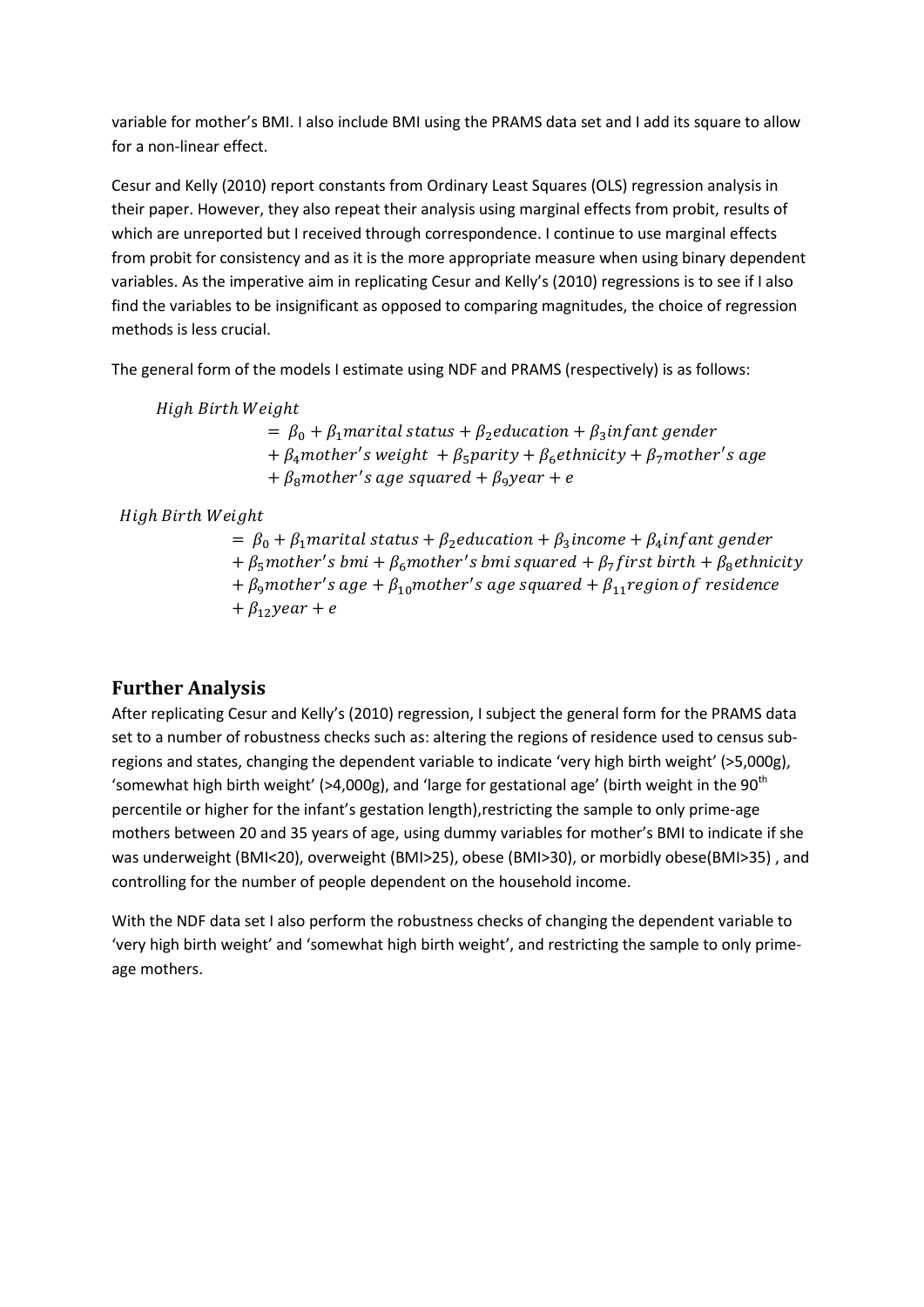# **RESULTS**

## **Preliminary Analysis**

#### **PRAMS**

Table 1. Percentage of mothers in socio-economic categories by birth weight; PRAMS

|                      | Low Birth Weight | Normal Birth Weight | High Birth Weight |
|----------------------|------------------|---------------------|-------------------|
| Elementary education | $4.70***$        | 4.43                | 4.20              |
| High school drop out |                  |                     |                   |
|                      | 21.04***         | 14.44               | $9.18***$         |
| High school          | 35.44***         | 31.50               | 31.27             |
| Some college         | $20.75***$       | 22.90               | 24.07             |
| College degree       | 18.06***         | 26.73               | $31.28***$        |
| Married              | $51.01***$       | 65.78               | 76.28***          |
| Household income     |                  |                     |                   |
| $<$ \$10000          | 28.62***         | 19.47               | 13.09***          |
| Household income     |                  |                     |                   |
| \$10,000-\$20,000    | 20.40***         | 17.29               | 14.38***          |
| Household income     |                  |                     |                   |
| \$20,000-\$30,000    | 10.46            | 10.68               | 11.53             |
| Household income     |                  |                     |                   |
| \$30,000-\$40,000    | 9.88***          | 10.80               | 12.80**           |
| Household income     |                  |                     |                   |
| >40000               | 30.64***         | 41.76               | 48.20***          |

*Where \*, \*\*, \*\*\* indicate significance from the Normal Birth Weight percentage at the 10%, 5%, and 1% level, respectively.*

Table 1 shows that, in general, women who have high birth weight babies are concentrated in higher education, higher income and married categories (compared to those with infants of normal birth weight), whereas women who have low birth weight babies are concentrated in lower education and lower income categories.

Table2. Percentage of high birth weight babies by education level; PRAMS

| Education  | Elementary | High school | High school | Some    | College |
|------------|------------|-------------|-------------|---------|---------|
|            |            | drop out    |             | college | degree  |
| High Birth | 1.33       | 0.87        | 1.39        | 1.49    | 1.68    |
| Weight     |            |             |             |         |         |

Table 3. Percentage of high birth weight babies by household income level; PRAMS

| Household  | $<$ \$10,000 | \$10,000- | \$20,000- | \$30,000- | >\$40,000 |
|------------|--------------|-----------|-----------|-----------|-----------|
| Income     |              | \$20,000  | \$30,000  | \$40,000  |           |
| High Birth | 0.94         | 1.18      | 1.54      | 1.70      | 1.67      |
| Weight     |              |           |           |           |           |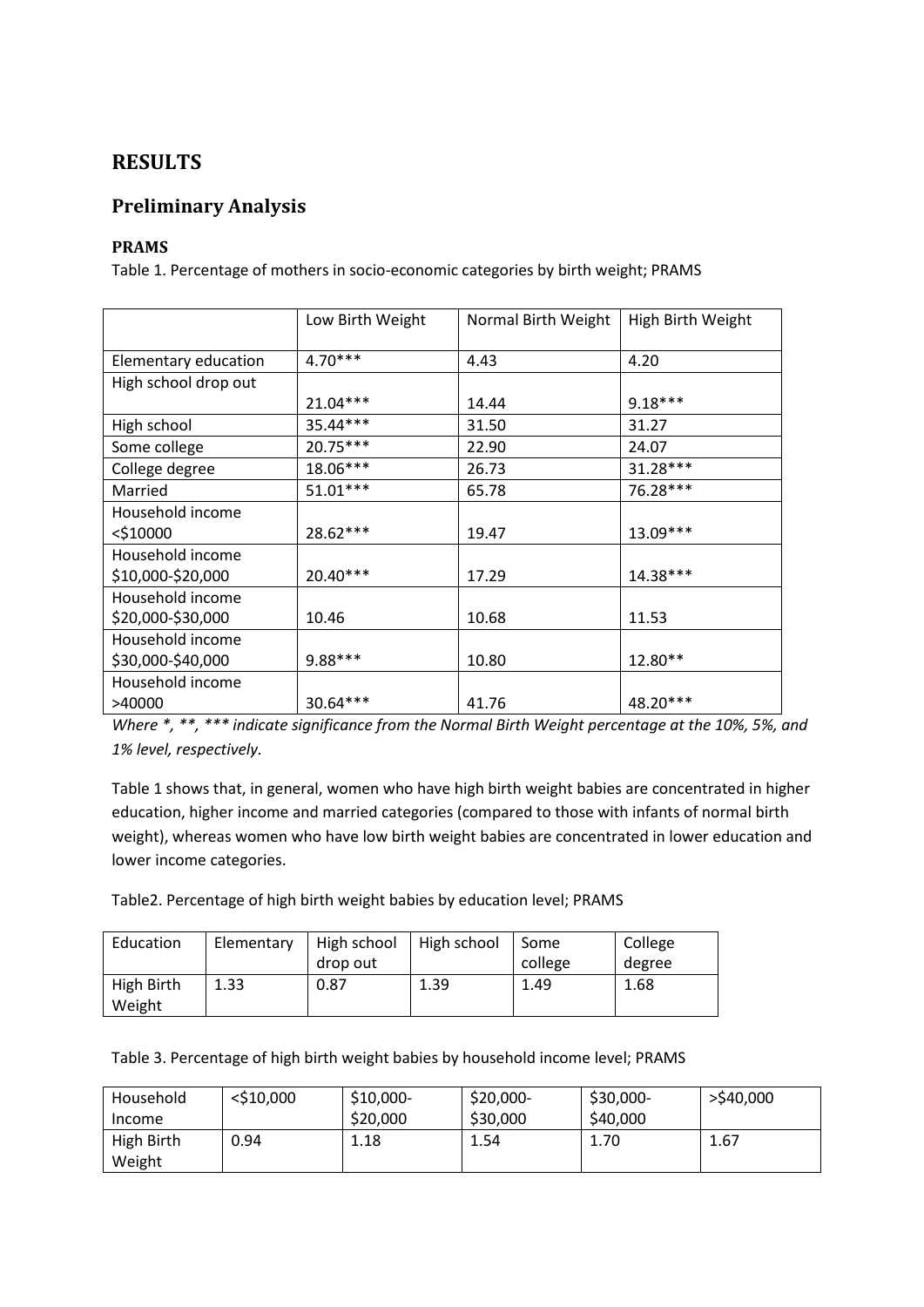Table 4. Percentage of high birth weight babies by marital status; PRAMS

| Marital<br>status              | Married | married<br>No J       |
|--------------------------------|---------|-----------------------|
| <b>Birth</b><br>High<br>Weight | 1.65    | $\sim$ $\sim$<br>ບ.ບປ |

Aside from the lowest category of education, there appears to be a clear trend of a higher risk of high birth weight with increasing education. Similarly the incidence of high birth weight increases with household income with a slight drop off at the highest category. Married women have a markedly higher incidence of high birth weight. This is largely consistent with hypothesis 2, that high birth weight risk increases with socio-economic status.

#### **NDF**

Table 5. Percentage of mothers in socio-economic categories by birth weight; NDF

|                      | Low Birth Weight | Normal Birth Weight | High Birth Weight |
|----------------------|------------------|---------------------|-------------------|
| Elementary education | $2.85***$        | 3.30                | $3.40***$         |
| High school drop-out | $10.28***$       | 8.24                | $5.84***$         |
| High school          | $18.70***$       | 17.10               | $15.84***$        |
| Some college         | $12.08***$       | 12.39               | $13.43***$        |
| College degree       | $11.14***$       | 16.16               | $18.50***$        |
| Married              | 48.86***         | 62.26               | $71.10***$        |

*Where \*, \*\*, \*\*\* indicate significance from the Normal Birth Weight percentage at the 10%, 5%, and 1% level, respectively.*

Table 5 shows that women who had high birth weight babies were more likely to have a high level of education and to be married than women who had normal or low birth weight babies. They were also less likely to have just a high school education or be a high school drop-out, but interestingly, were more likely to have no high school education. Aside from the lowest level of education this seems to support hypothesis 2; that high birth weight risk increases with socio-economic status.

# **Replicating Cesur and Kelly (2010)**

#### **PRAMS**

Table 6. Cesur and Kelly (2010) replication; PRAMS

| High Birth Weight    | <b>Marginal Effect</b> |
|----------------------|------------------------|
| Married              | 0.0010                 |
|                      | (0.0008)               |
| High school drop out | $-0.0032*$             |
|                      | (0.0016)               |
| High school          | $-0.0021$              |
|                      | (0.0017)               |
| Some college         | $-0.0025$              |
|                      | (0.0017)               |
| College degree       | $-0.0015$              |
|                      | (0.0018)               |
| Household income     | 0.0006                 |
| \$10,000-\$20,000    | (0.0011)               |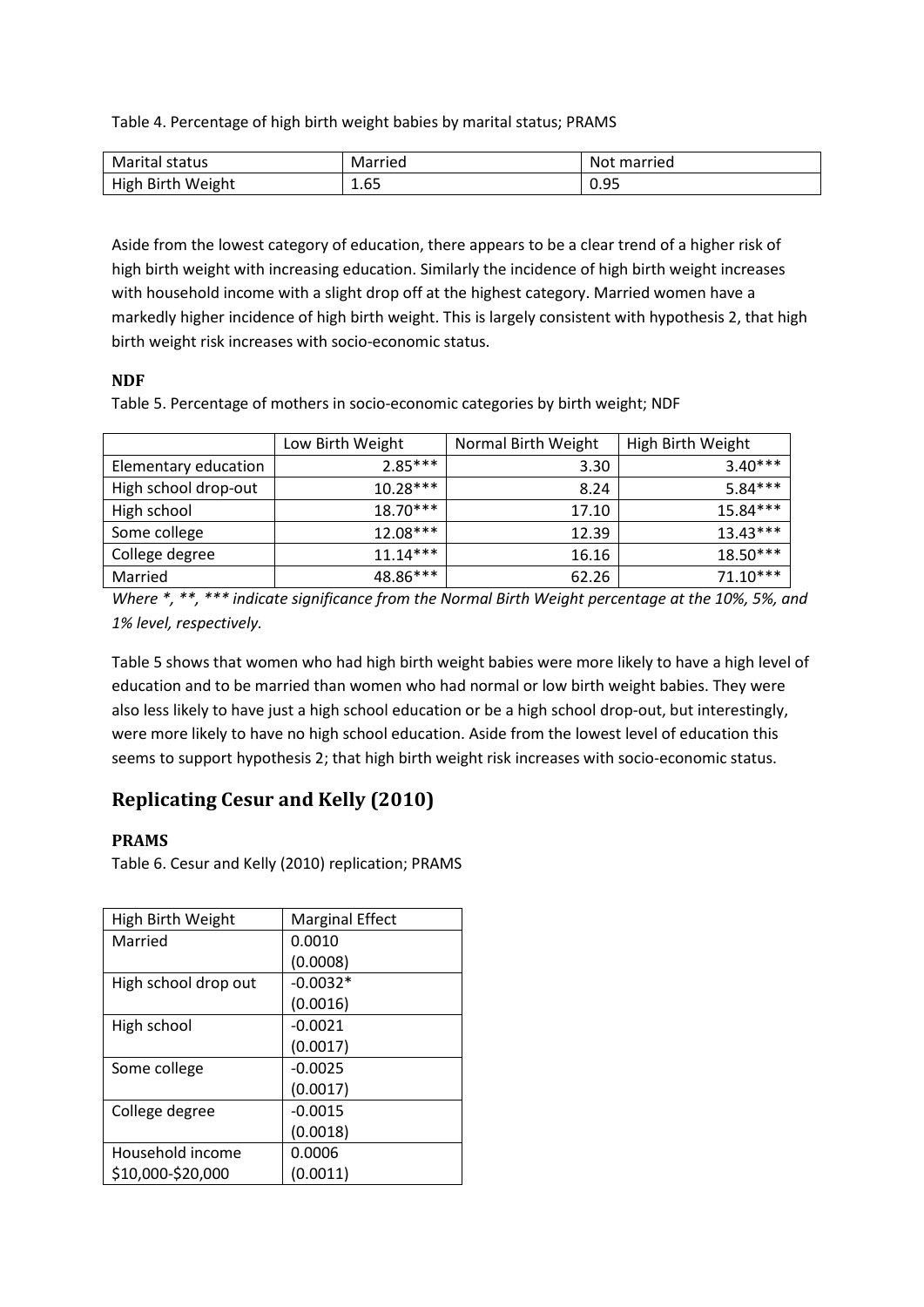| Household income     | $0.0031**$     |
|----------------------|----------------|
| \$20,000-\$30,000    | (0.0015)       |
| Household income     | $0.0033**$     |
| \$30,000-\$40,000    | (0.0015)       |
| Household income     | $0.0022*$      |
| >\$40,000            | (0.0012)       |
| Male infant          | $0.0091***$    |
|                      | (0.0006)       |
| Mother's BMI         | $0.0023***$    |
|                      | (0.0003)       |
| Mother's BMI squared | $-0.00002$ *** |
|                      | (0.0000)       |
| First birth          | $-0.0029***$   |
|                      | (0.0006)       |
| <b>Black</b>         | $-0.0069***$   |
|                      | (0.0006)       |
| Asian                | $-0.0064***$   |
|                      | (0.0007)       |
| Hispanic             | $-0.0040***$   |
|                      | (0.0008)       |
| Native American      | $0.0060***$    |
|                      | (0.0018)       |
| Mother's age 18-19   | 0.0008         |
|                      | (0.0025)       |
| Mother's age 20-24   | 0.0022         |
|                      | (0.0023)       |
| Mother's age 25-29   | 0.0034         |
|                      | (0.0024)       |
| Mother's age 30-34   | $0.0057**$     |
|                      | (0.0027)       |
| Mother's age 35-39   | $0.0082**$     |
|                      | (0.0052)       |
| Mother's age 40+     | $0.0149***$    |
|                      | (0.0034)       |

*Where \*,\*\*,\*\*\* indicates significance at the 10%, 5%, and 1% level, respectively. Standard errors given in parentheses.*

My results (Table 7) seem to provide some support for Cesur and Kelly's conclusion; education variables are not significant, so we have no evidence that education increases high birth weight risk once other factors have been controlled for. However, my results do provide some evidence that increasing income increases high birth weight risk at least at relatively low levels of income. This is in contrast to Cesur and Kelly's findings which found an insignificant relationship. My results indicate that going from an income between \$10,000 and \$20,000 to an income between \$20,000 and \$30,000 increases the risk of high birth weight by 0.25 percentage points or 17% from the baseline risk. Being married was not considered as a socio-economic status variable in Cesur and Kelly's paper but here it is statistically insignificant.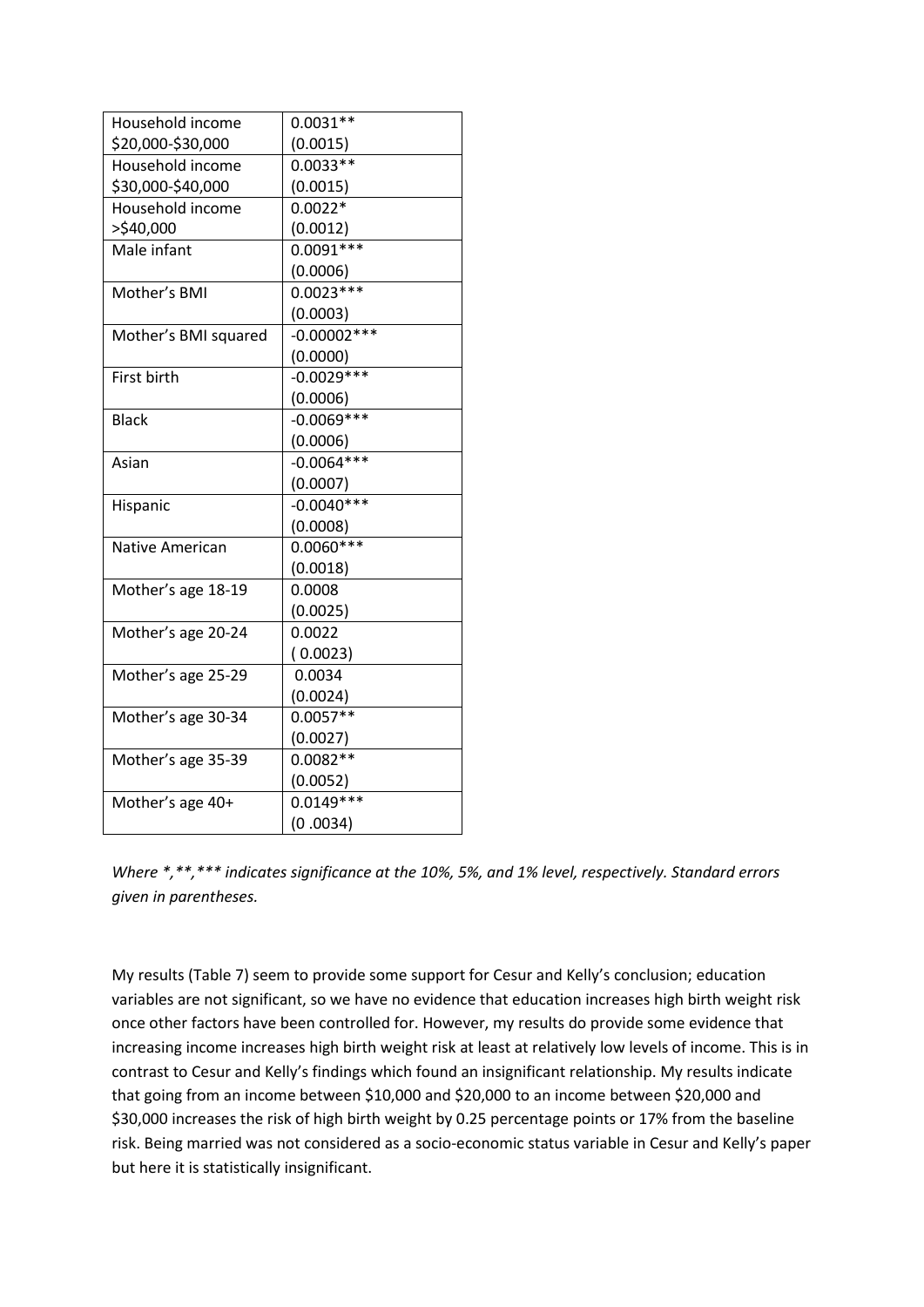The marginal effect of BMI is as expected, a higher body mass poses a higher risk of high birth weight, with a diminishing effect implied by the negative marginal effect of BMI squared. The coefficient implies that a one point increase in body mass index number, the risk of high birth weight increases by roughly 0.1 percentage points or 7% from the baseline risk across conceivable BMI ranges. Male infants also have a higher risk of high birth weight as expected. The coefficient implies that a male infant has a 0.9 percentage point or 60% higher risk of high birth weight than female infants. As expected, first births are significantly less likely to have high birth weight. All ethnicity categories are highly significant, the marginal effects imply that native babies are largest, followed by White, Hispanic, Black, and Asian babies are the smallest. The age groups also live up to expectations where higher age groups present higher risks of high birth weight.

#### **NDF**

Table 8. Replicating Cesur and Kelly; NDF

| High Birth Weight    | <b>Marginal Effect</b> |
|----------------------|------------------------|
| Married              | $0.0011***$            |
|                      | (0.0001)               |
| High school drop out | $-0.0018***$           |
|                      | (0.0001)               |
| High school          | $-0.0004***$           |
|                      | (0.0001)               |
| Some college         | 0.0002                 |
|                      | (0.0001)               |
| College degree       | $-0.0007$ ***          |
|                      | (0.0001)               |
| Parity 2             | $0.0018***$            |
|                      | (0.0001)               |
| Parity 3             | $0.0030***$            |
|                      | (0.0001)               |
| Parity 4             | $0.0043***$            |
|                      | (0.0001)               |
| Parity 5             | $0.006***$             |
|                      | (0.0002)               |
| Parity 6             | $0.008***$             |
|                      | (0.0003)               |
| Parity 7             | $0.011***$             |
|                      | (0.0004)               |
| Parity 8 plus        | $0.017***$             |
|                      | (0.0005)               |
| Male infant          | $0.0075***$            |
|                      | (0.0000)               |
| Mother's age         | $0.0008***$            |
|                      | (0.0000)               |
| Mother's age squared | $-0.000007$ ***        |
|                      | (0.0000)               |
| Hispanic             | $-0.0020***$           |
|                      | (0.0001)               |
| Asian                | $-0.0060***$           |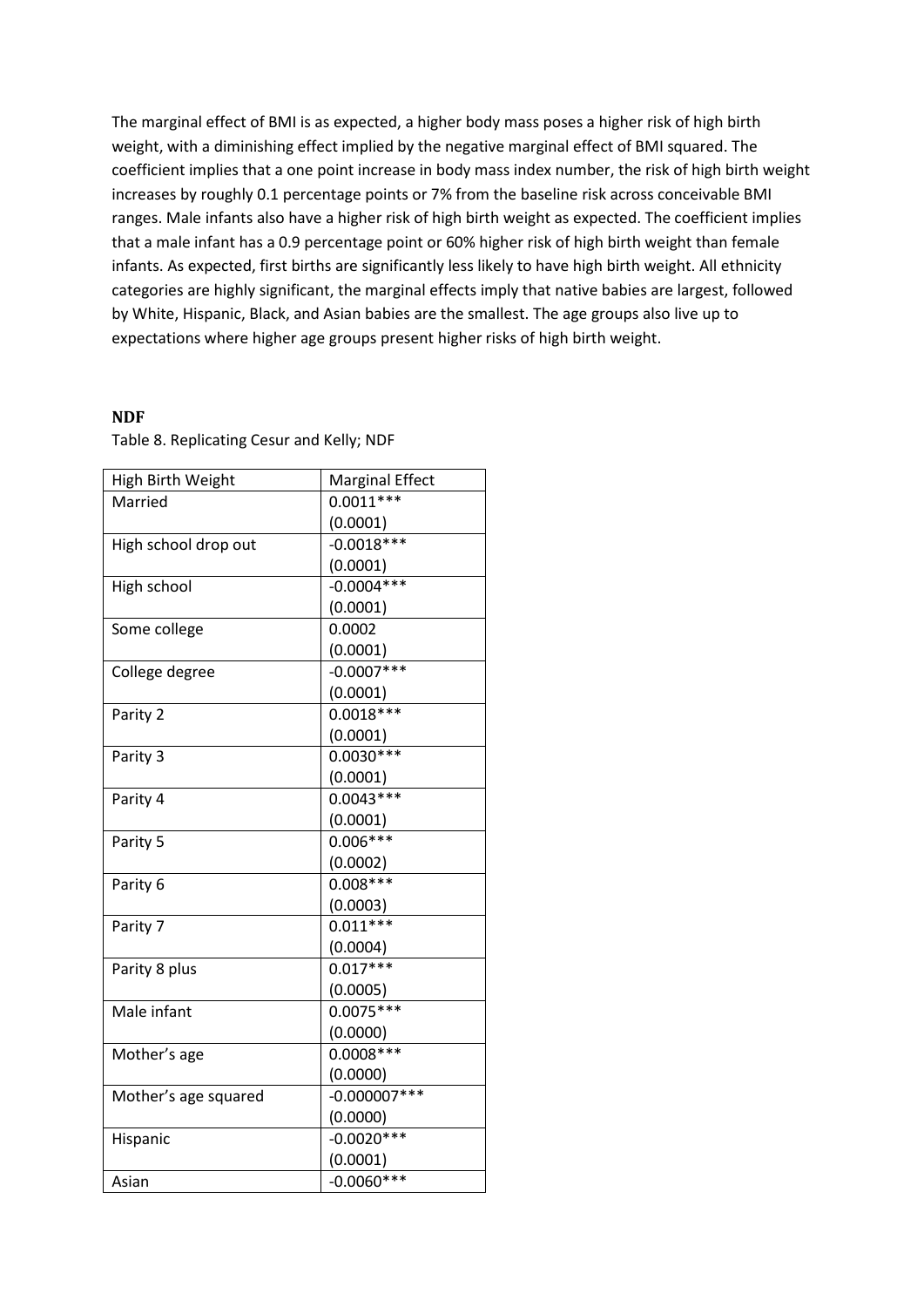|                       | (0.0001)      |
|-----------------------|---------------|
| <b>Black</b>          | $-0.0048$ *** |
|                       | (0.0001)      |
| <b>Native</b>         | $0.0059***$   |
|                       | (0.0002)      |
| Underweight           | $-0.0060$ *** |
|                       | (0.0002)      |
| Overweight            | $0.0090***$   |
|                       | (0.0002)      |
| Obese                 | $0.0170***$   |
|                       | (0.0003)      |
| <b>Morbidly Obese</b> | $0.0306***$   |
|                       | (0.0004)      |

*Where \*,\*\*,\*\*\* indicates significance at the 10%, 5%, and 1% level, respectively. Standard errors given in parentheses.*

The NDF marginal effects can be much more precisely estimated due to the much larger sample size. With these results it appears that being married does increase high birth weight risk by roughly 0.1 percentage points or 7% from the baseline risk. Education variables with the exception of 'some college' exhibit significance but the relationship is inconsistent. High birth weight risk decreases from only elementary education to high school drop-out, then increases from high school drop-out to high school completion, and decreases for a college degree.

## **Further Analysis**

Tables 9 show the results of robustness checks on the main regression for the PRAMS data set. In general, it seems that changes to the functional form have only minor effects on the results. For most of the checks, marriage and education effects are still statistically insignificant, but income does seem to have an initially positive effect on high birth weight risk, reversing at higher levels of income. Two of the regressions, however, suggest that education and marriage do have a positive effect on high birth weight risk. When the dependent variable is either somewhat high birth weight (birth weight >4,000g) or large for gestational age, the marginal effect of marriage is positive and significant, and for both regressions, the highest level of education is positive and significant. However, when looking at very high birth weight, it appears education and marital status have a negative effect on High birth weight risk and income is no longer significant.

Table 10 shows the results of robustness checks on the NDF data set. Here the effect of education and marital status on the risk of very high birth weight is clearly negative, whereas the effect on the risk of somewhat high birth weight is clearly positive.

These results generally are more supportive of hypothesis 1 than hypothesis 2. If hypothesis 2 were correct we would expect to see a positive relationship with high birth weight at any threshold, however at a threshold of 5000g the relationship is clearly negative. The positive relationship with socio-economic status and high birth weight at a lower threshold of 4000g is not necessarily inconsistent with hypothesis 1, if complications associated with high birth weight do not arise at this threshold of birth weight then 4000g would be within the normal range and hence we would expect to see high socio-economic status being more likely to have this birth weight. Another possibility is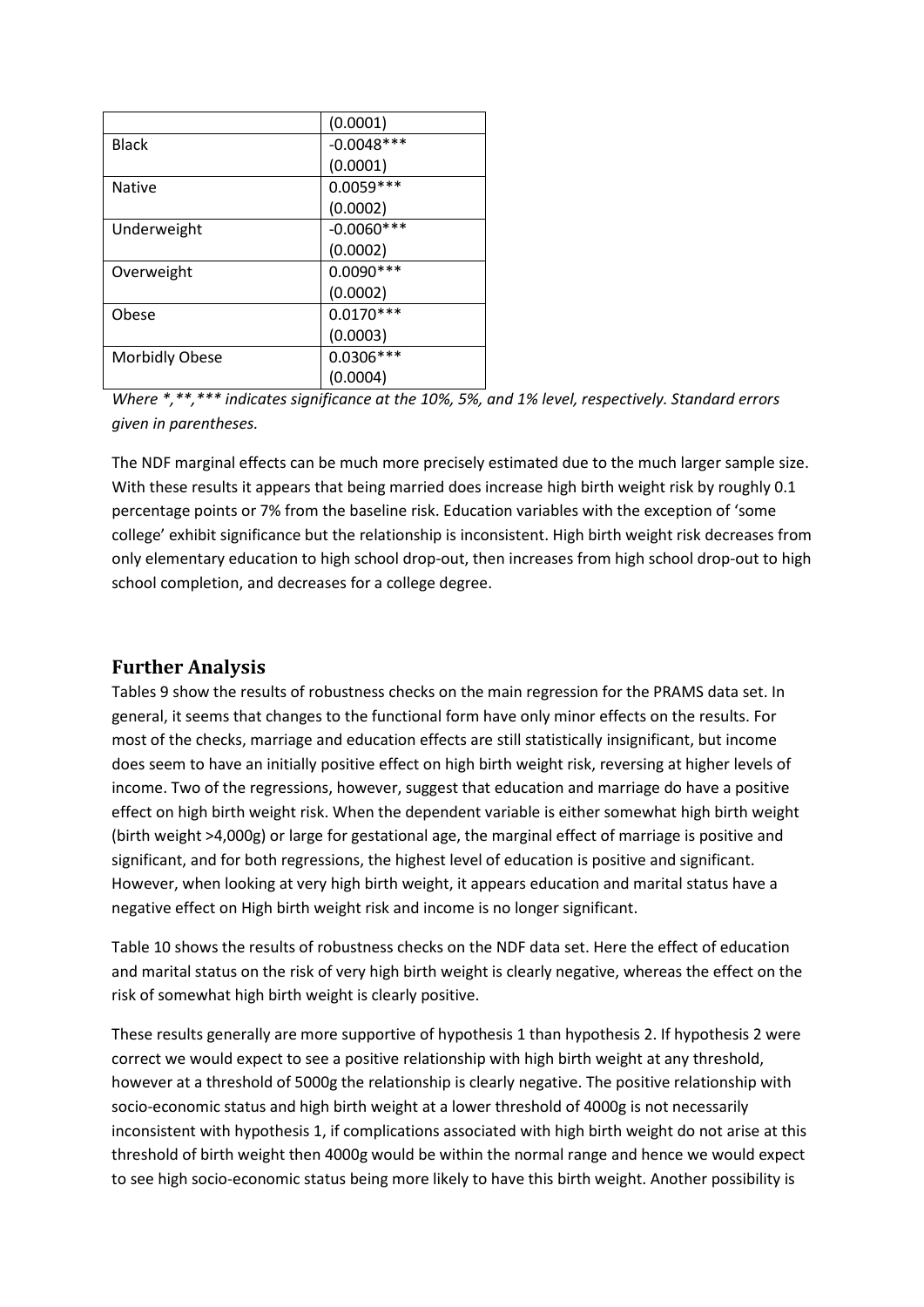that this could imply a combination of my two hypotheses is occurring, where socio-economic status is shifting the birth weight distribution but decreasing the variance as well, leading to higher birth weights in general but not at the extreme end where health risks are present.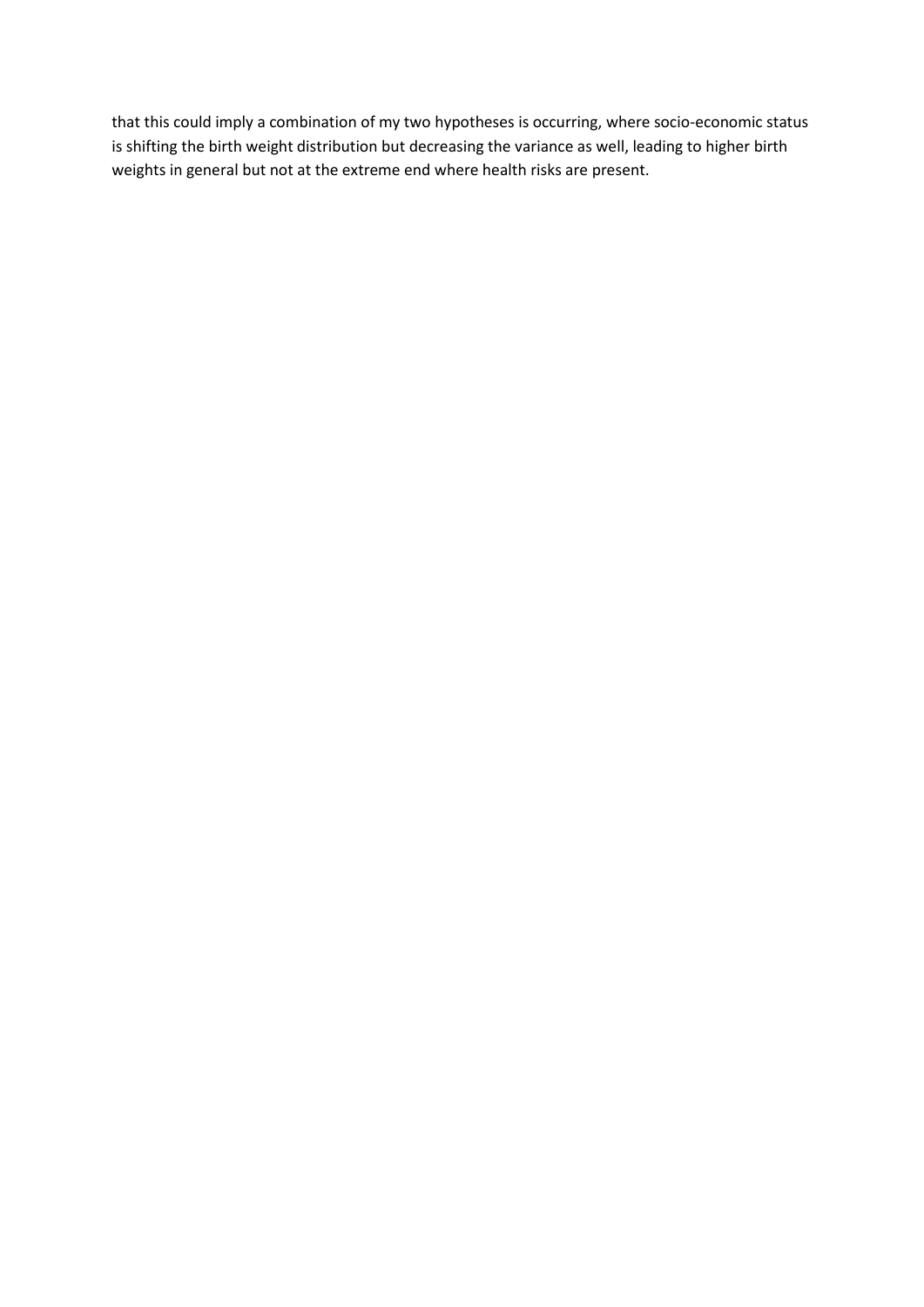## Table 9. Model Specification Changes PRAMS

|                      | Census sub-   | State fixed | Very high birth  | Somewhat high  | Large for   | <b>BMI</b>  | Sample        | Number of      |
|----------------------|---------------|-------------|------------------|----------------|-------------|-------------|---------------|----------------|
|                      | region fixed  | effects     | weight (>5,000g) | birth weight   | gestational | categories  | restricted to | dependents in  |
|                      | effects added | added       | as dependent     | $(>4,000g)$ as | age as      | added       | mothers       | household      |
|                      |               |             | variable         | dependent      | dependent   |             | aged 20-35    | variable added |
|                      |               |             |                  | variable       | variable    |             |               |                |
| Married              | 0.0012        | 0.0012      | $-0.0004*$       | $0.0087***$    | $0.011***$  | 0.001       | $0.0015*$     | 0.001          |
|                      | (0.0008)      | (0.0007)    | (0.0002)         | (0.0021)       | (0.0022)    | (0.0008)    | (0.0009)      | (0.0008)       |
| High school drop out | $-0.003*$     | $-0.003*$   | $-0.0004$        | $-0.0196***$   | $-0.0092*$  | $-0.004***$ | $-0.0008$     | $-0.0032*$     |
|                      | (0.0016)      | (0.0016)    | (0.0003)         | (0.0046)       | (0.0052)    | (0.0014)    | (0.0025)      | (0.0016)       |
| High school          | $-0.002$      | $-0.002$    | $-0.0006*$       | $-0.0026$      | 0.0059      | $-0.0026*$  | $-0.0003$     | $-0.0021$      |
|                      | (0.0017)      | (0.0017)    | (0.0003)         | (0.0049)       | (0.0053)    | (0.0015)    | (0.0024)      | (0.0017)       |
| Some college         | $-0.0024$     | $-0.0023$   | $-0.0006*$       | 0.0026         | $0.0124**$  | $-0.003**$  | $-0.0006$     | $-0.0024$      |
|                      | (0.0017)      | (0.0017)    | (0.0003)         | (0.0052)       | (0.0056)    | (0.0015)    | (0.0025)      | (0.0017)       |
| College degree       | $-0.0013$     | $-0.0012$   | $-0.0006*$       | $0.0115**$     | $0.0191***$ | $-0.0023$   | 0.0002        | $-0.0014$      |
|                      | (0.0018)      | (0.0018)    | (0.0003)         | (0.0054)       | (0.0058)    | (0.0016)    | (0.0026)      | (0.0018)       |
| Household income     | 0.0005        | 0.0005      | 0.0001           | $0.0083***$    | $0.0071**$  | 0.0009      | $-0.0002$     | 0.0005         |
| \$10,000-\$20,000    | (0.0011)      | (0.0011)    | (0.0002)         | (0.0031)       | (0.0032)    | (0.0011)    | (0.0012)      | (0.0011)       |
| Household income     | $0.0028*$     | $0.0028*$   | 0.0007           | $0.013***$     | $0.0115***$ | $0.002*$    | 0.0022        | $0.0031**$     |
| \$20,000-\$30,000    | (0.0015)      | (0.0015)    | (0.0005)         | (0.0037)       | (0.0039)    | (0.0015)    | (0.0016)      | (0.0015)       |
| Household income     | $0.0032**$    | $0.0033**$  | 0.0002           | $0.0114***$    | $0.0126***$ | $0.0032**$  | 0.0024        | $0.0032**$     |
| \$30,000-\$40,000    | (0.0015)      | (0.0015)    | (0.0003)         | (0.0037)       | (0.0039)    | (0.0015)    | (0.0016)      | (0.0015)       |
| Household income     | $0.0021*$     | $0.0021*$   | 0.0001           | $0.014***$     | $0.018***$  | $0.002*$    | 0.0015        | $0.0021*$      |
| >\$40,000            | (0.0012)      | (0.0012)    | (0.0003)         | (0.0031)       | (0.0032)    | (0.0012)    | (0.0013)      | (0.0012)       |

*Where \*,\*\*,\*\*\* indicates significance at the 10%, 5%, and 1% level, respectively. Standard errors given in parentheses.*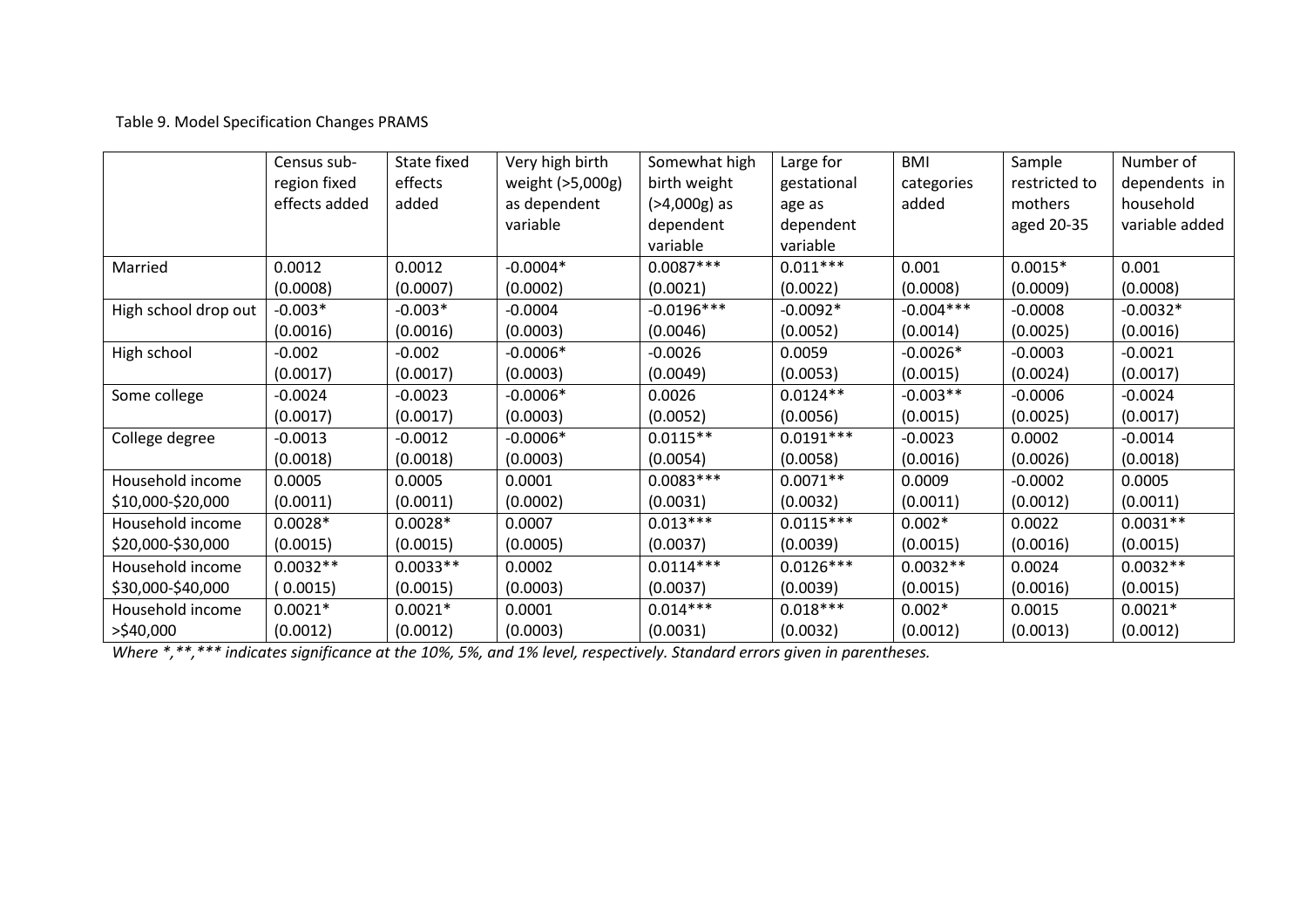Table 10. Model Specification Changes NDF

|                      | Very high birth weight<br>$(>5,000g)$ as<br>dependent variable | Somewhat high birth<br>weight (>4,000g) as<br>dependent variable | Sample restricted to<br>mothers aged 20-35 |
|----------------------|----------------------------------------------------------------|------------------------------------------------------------------|--------------------------------------------|
| Married              | $-0.0002***$                                                   | $0.0113***$                                                      | $0.0009***$                                |
|                      | (0.0000)                                                       | (0.0001)                                                         | (0.0001)                                   |
| High school drop out | $-0.0004***$                                                   | $-0.0098***$                                                     | $-0.0017***$                               |
|                      | (0.0001)                                                       | (0.0003)                                                         | (0.0002)                                   |
| High school          | $-0.0004***$                                                   | $-0.0004$                                                        | $-0.0006$ ***                              |
|                      | (0.0000)                                                       | (0.0003)                                                         | (0.0002)                                   |
| Some college         | $-0.0004***$                                                   | $0.0053***$                                                      | 0.000007                                   |
|                      | (0.0000)                                                       | (0.0004)                                                         | (0.0002)                                   |
| College degree       | $-0.0007$ ***                                                  | $0.0054***$                                                      | $-0.001***$                                |
|                      | (0.0000)                                                       | (0.0004)                                                         | (0.0001)                                   |

*Where \*,\*\*,\*\*\* indicates significance at the 10%, 5%, and 1% level, respectively. Standard errors given in parentheses.*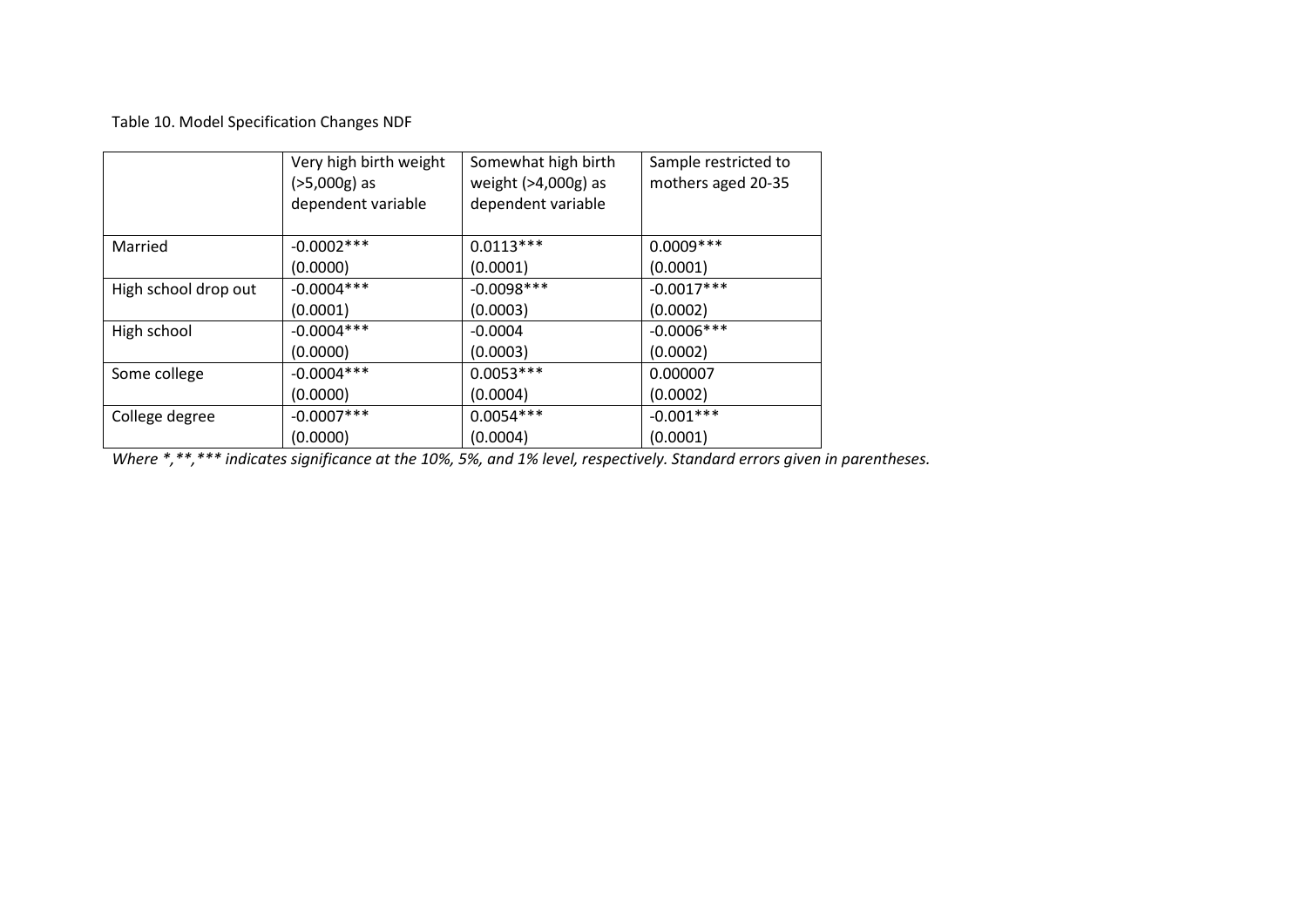# **DISCUSSION**

This paper shows through a theoretical model that socio-economic status should have an effect on high birth weight risk and provides evidence of a relationship with empirical results. This contradicts the findings of Cesur and Kelly (2010) which found no relationship between high birth weight and socio-economic status. Even though preliminary analysis shows that high socio-economic status women tend to have a higher incidence of high birth weight, when controlling for inherent characteristics of the mother and child, the results refute hypothesis 2, that socio-economic status is unambiguously positively related to high birth weight risk.

The results tend to lend support to hypothesis 1, that socio-economic status increases positive health outcomes, therefore reducing high birth weight risk. However, it is still possible that a combination of the two hypotheses is occurring, where socio-economic status reduces the probability of the most extreme outcomes whilst increasing birth weight in general.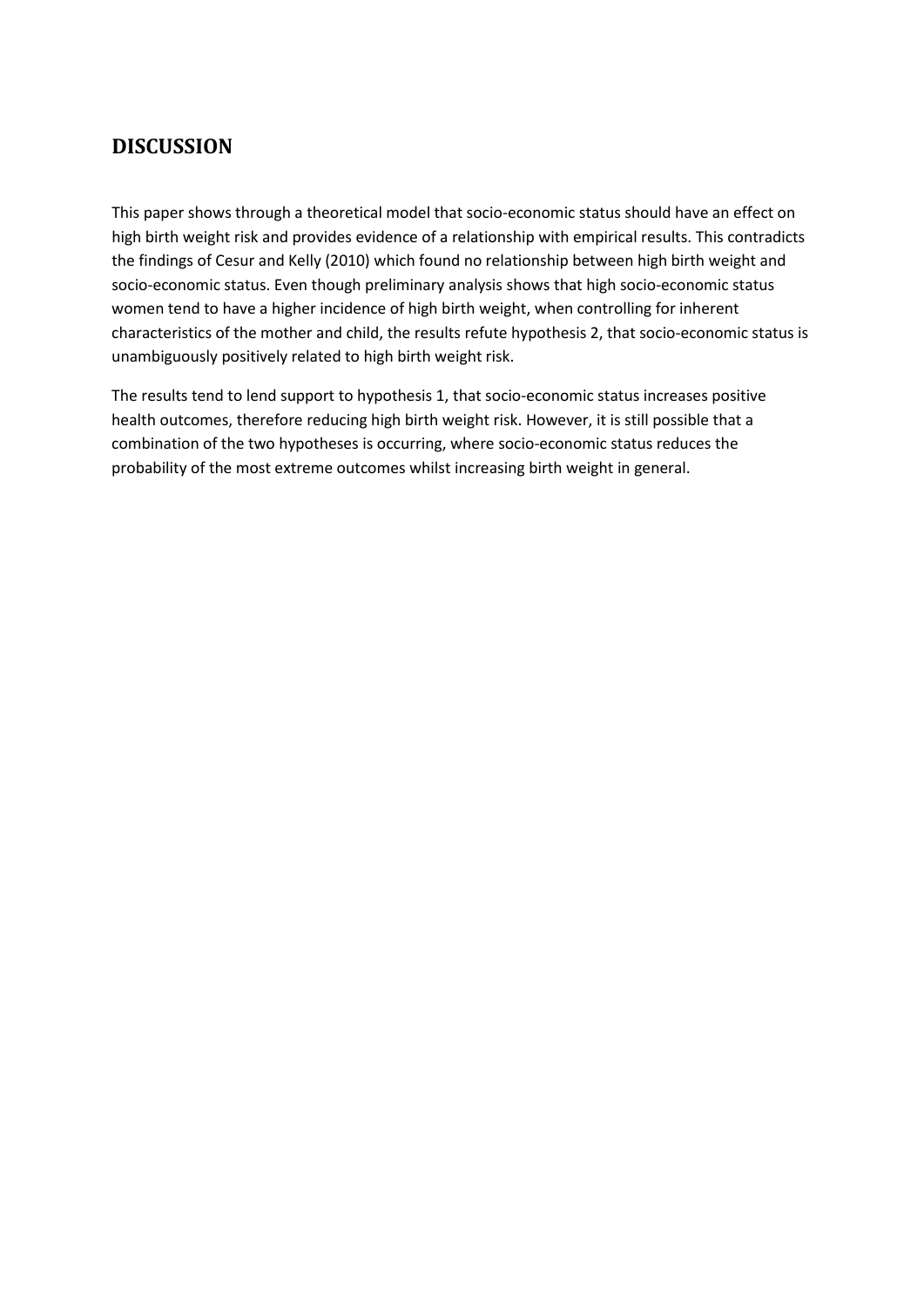# **BIBLIOGRAPHY**

- <span id="page-30-0"></span>1. Grossman, M., *On the Concept of Health Capital and the Demand for Health.* Journal of Political Economy, 1972. **80**(2): p. 223-255.
- <span id="page-30-1"></span>2. Ju, H., et al., *Fetal macrosomia and pregnancy outcomes.* Australian and New Zealand Journal of Obstetrics and Gynaecology, 2009. **49**: p. 504-509.
- <span id="page-30-2"></span>3. Berard, J., et al., *Fetal macrosomia: risk factors and outcome a study of the outcome concerning 100 cases >4500g.* European Journal of Obstetrics & Gynecology and Reproductive Biology, 1998. **77**: p. 51-59.
- <span id="page-30-3"></span>4. Sinclair, B.A., J.A. Rowan, and O.T. Hainsworth, *Macrosomic infants are not all equal.* Australian and New Zealand Journal of Obstetrics and Gynaecology, 2007. **47**: p. 101-105.
- <span id="page-30-4"></span>5. Srofenyoh, E.K. and S.J. D, *Prenatal, labor and delivery characteristics of mothers with macrosomic babies.* International Journal of Gynecology and Obstetrics, 2006. **93**: p. 49-50.
- <span id="page-30-5"></span>6. Boulet, S.L., et al., *Macrosomic births in the United States: Determinants, outcomes, and proposed grades of risk.* American Journal of Obstetrics and Gynecology, 2003. **188**(5): p. 1327-8.
- <span id="page-30-6"></span>7. Mathew, M., et al., *Fetal macrosomia: Risk factors and outcome.* Saudi medical journal, 2005. **26**(1): p. 96-100.
- <span id="page-30-7"></span>8. Diani, F., et al., *Fetal macrosomia and management of delivery.* Clinical and Experimental Obstetrics and Gynecology, 1997. **24**(4): p. 212-214.
- <span id="page-30-8"></span>9. Seidman, D.S., et al., *A longitudinal study of birth weight and being overweight in late adolescence.* American Journal of Diseases of Children, 1991. **145**(7): p. 782-785.
- <span id="page-30-9"></span>10. Curhan, G.C., et al., *Birth Weight and Adult Hypertension and Obesity in Women.* Circulation, 1996. **94**(6): p. 1310-1315.
- <span id="page-30-10"></span>11. Cesur, R. and I.R. Kelly, *From Cradle to Classroom: High Birth Weight and Cognitive Outcomes.* Health Economics, 2010. **13**(2).
- <span id="page-30-11"></span>12. Lleras-Muney, A., *The Relationship Between Education and Adult Mortality in the United States.* The Review of Economic Studies, 2005. **72**(1): p. 189-221.
- <span id="page-30-12"></span>13. Silles, M.A., *The causal effect of education on health: Evidence from the United Kingdom.* Economics of Education Review, 2009. **28**(1): p. 122-128.
- <span id="page-30-13"></span>14. Attanasio, O.P. and C. Emmerson, *Mortality, Health Status, and Wealth.* Journal of the European Economic Association, 2003. **1**(4): p. 821-850.
- <span id="page-30-14"></span>15. Coombs, R.H., *Marital Status and Personal Well-Being: A Literature Review.* Family Relations, 1991. **40**(1): p. 97-102.
- <span id="page-30-15"></span>16. Jonas, O., D. Roder, and A. Chan, *The Association of Low Socio-Economic Status in Metropolitan Adelaide with Maternal Demographic and Obstetric Characteristics and Pregnancy Outcome.* European Journal of Epidemiology, 1992. **8**(5): p. 708-714.
- <span id="page-30-16"></span>17. Pattenden, S., H. Dolk, and M. Vrijheid, *Inequalities in Low Birth Weight: Parental Social Class, Area Deprivation, and "Lone Mother" Status.* Journal of Epidemiology and Community Health (1979-), 1999. **53**(6): p. 355-358.
- <span id="page-30-17"></span>18. Taylor, C.A.L., *ASSOCIATIONS BETWEEN MEASURES OF SES AND LOW BIRTH WEIGHT AMONG BLACK MOTHERS AND WHITE MOTHERS IN MICHIGAN.* Michigan Sociological Review, 2010. **24**(ArticleType: research-article / Issue Title: RESEARCH ON POVERTY IN MICHIGAN / Full publication date: Fall 2010 / Copyright © 2010 Michigan Sociological Association): p. 56-73.
- <span id="page-30-18"></span>19. Dalton, C. and N.G. Bennett, *Birth Weight and Income: Interactions across Generations.* Journal of Health and Social Behavior, 2001. **42**(4): p. 450-465.
- <span id="page-30-19"></span>20. Phung, H., et al., *Risk Factors for Low Birth Weight in a Socio-Economically Disadvantaged Population: Parity, Marital Status, Ethnicity and Cigarette Smoking.* European Journal of Epidemiology, 2003. **18**(3): p. 235-243.